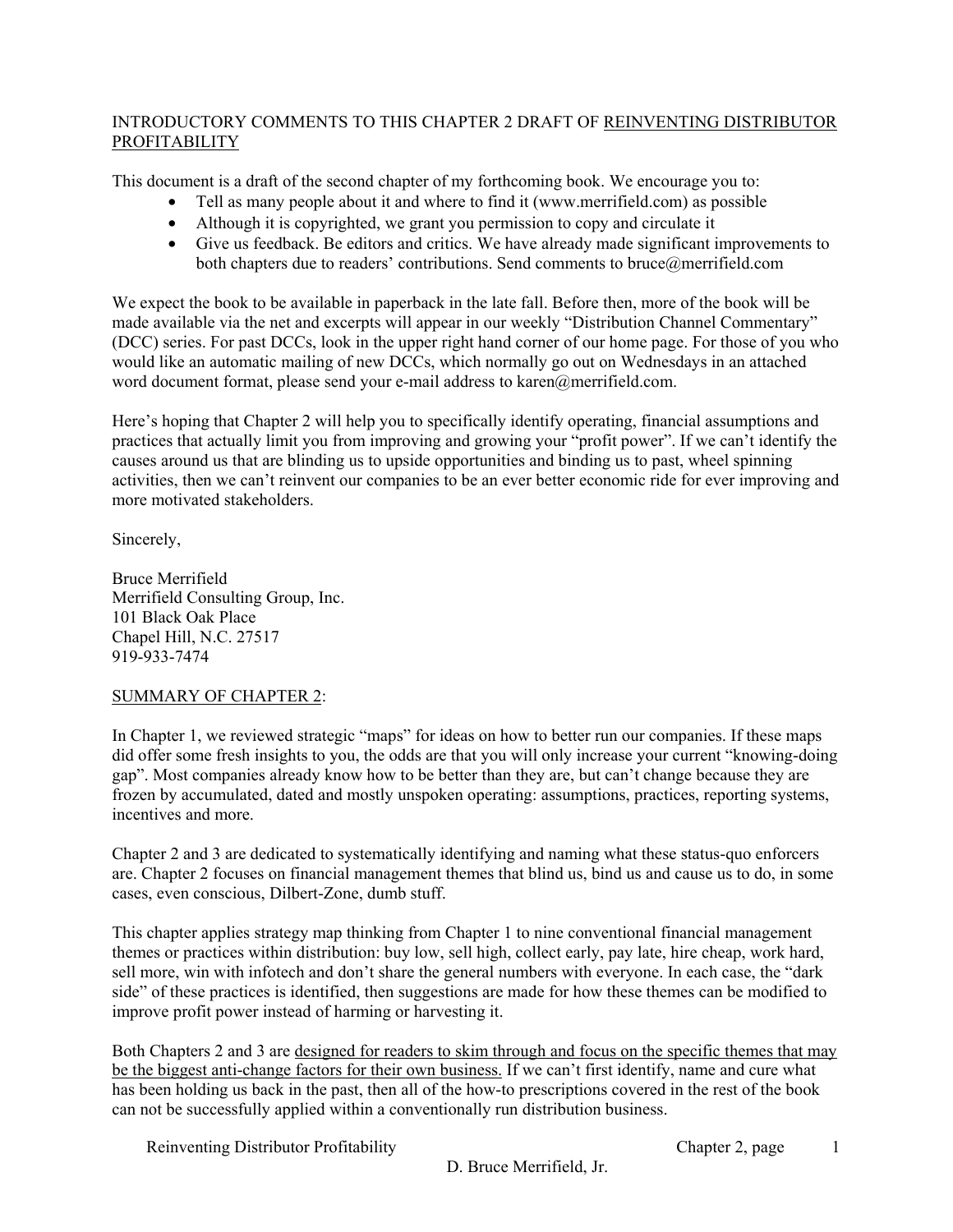# **CHAPTER TWO**

## **New Maps vs. Financial Management = Blind Spots?**

In Chapter 1 we skimmed through six strategy maps to stimulate some new thinking about how to reinvent distributor profitability. The in-depth stories of the maps are told in later chapters.

To keep open minds about the forthcoming, in-depth coverage, we should first articulate the old thinking and cultural habits that have been holding us back. If we can pinpoint the differences between our traditional behavior and what the strategy maps advocate, then we might be able to:

- Minimize our emotional resistance to the new ideas throughout the book;
- Agree on why and how we need to modify and perhaps blend both the old and the new;
- Have better transitional dialogues with employees who have the most to loose by adopting new things. (Remember, according to Machiavelli: "Change has no constituency.")

To surface traditional thinking assumptions and their differences with the map theories, Chapters  $2 \& 3$ are dedicated to an imaginary grid exercise of map ideas vs. traditional (distributor) guidelines.

## **AN IMAGINARY GRID OF NEW vs. OLD IDEAS**

Imagine a grid with horizontal bars labeled on the left with some shorthand phrase for the six strategy maps from Chapter 1. They were in order:

- PBIT/customer
- butterfly economic\$
- resynch with life-cycle curve realities
- service retention theory
- service value improvement process
- strategy first (to reweave the kinetic chain and) to reshape "good ideas"

Then, across the top, I have chosen the following 10, traditional-thinking, column headers broken into two sub-categories:

Chapter 2: Financial Management Themes (with blind spots that destroy profits)<sup>1</sup>

- General comments on financial management for profit power
- Buy low
- Sell high

1

- Collect early/pay late
- Hire them cheap/work them hard
- Sell more volume to share fixed costs
- Cut costs with information technology
- Share numbers on a needs to know basis (not open-book) (add others if you would like)

<sup>&</sup>lt;sup>1</sup> In 1974, right out of business school, I took my first job as the assistant branch manager of the Peoria Paper

<sup>(</sup>distribution) Company in Peoria, IL. I reported to a 55-year-old, ex-Navy Chief, numbers chap who told me: "Junior, the key to making money in this business is to buy low, sell high, hire them cheap, work them hard, collect early, pay late and sell more volume to share out fixed costs." It took me several years to learn what bad advice this was.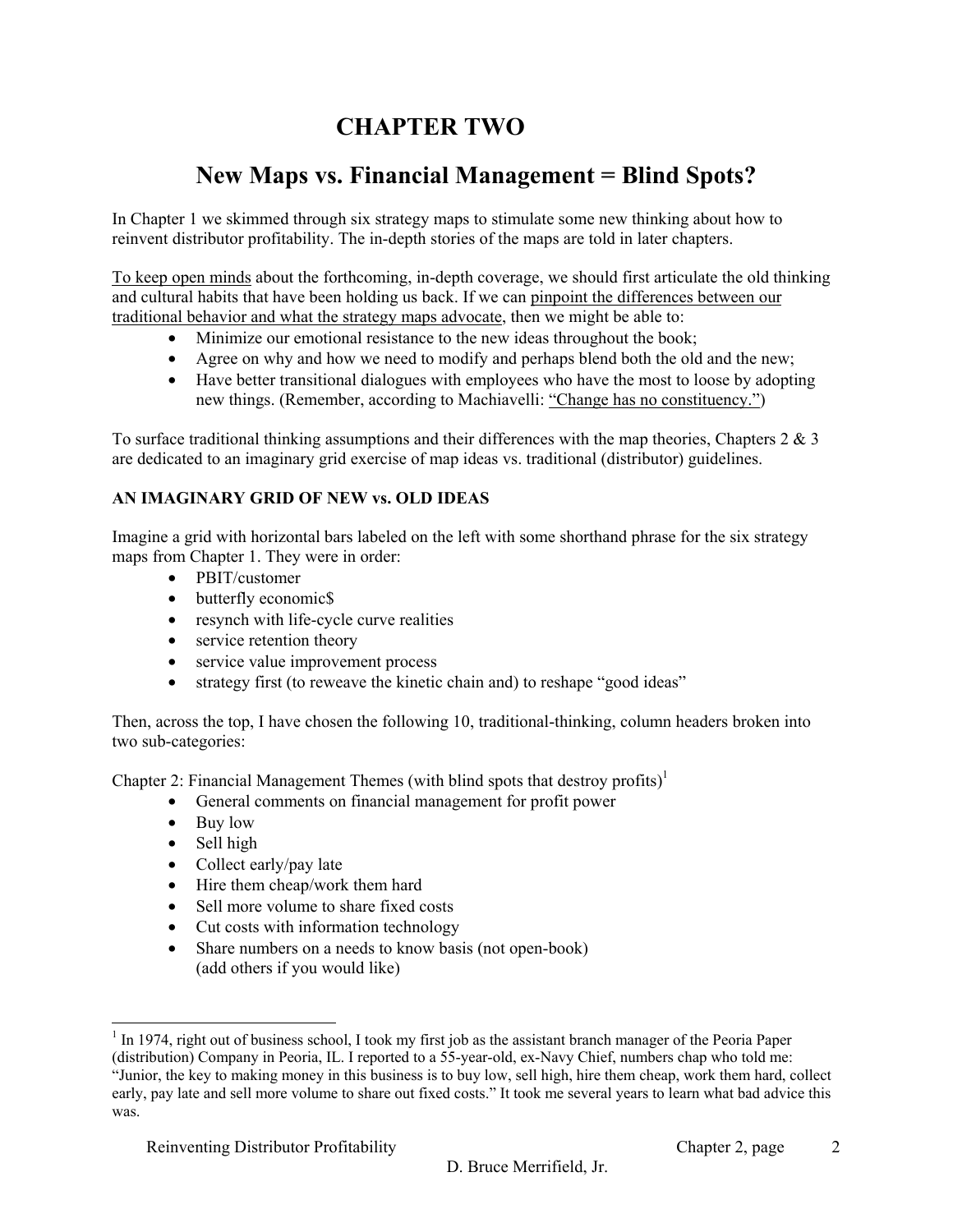Chapter 3: Controlling the Product Promotion Channel Culture

- Schedule/execute strategic product promotions (to grow product sales)
- Outside sales people are the growth generators

If we were to actually review each cell on this hypothetical  $6 \times 11+$  grid, which we won't, we could enter a number of conclusions into our imaginary grid spaces. Some examples are: "does not apply; "blend both" with a range of weighting possibilities from 10/90, 50/50 to 90/10; etc. This exercise, in other words, should be an open-minded, non-defensive, flexible thinking exercise. This is not meant to be a confrontation between my theories and your traditional thinking or practices in which one is 100% right and the other 100% wrong.

All management theory and advice is, at best, only one blade of one pair of scissors. The other blade represents your company's unique context made of many inter-dependent variables, personalities and legacy baggage all for better or worse. Management must choose when, where and how to use which pair of scissors. Often the most creative solutions that really work are when a company figures out how to take what appears to be two conflicting ideas and finds the synergistic, third way, compromise solution.

In the spirit of finding best new blends of the old and the new, let's play the grid game.

#### **FINANCIAL MANAGEMENT FOR PROFIT IMPROVEMENT; GENERAL THOUGHTS**

Before critiquing the dark side of financial management, I want all hard-nosed, hyper-trophied, left-brain, bean-counting, tough guys to know that I agree with them on this point: minding the numbers is an important part of running a high performance business. Setting financial improvement goals with calendar deadlines (a false sense of urgency) and performance incentives attached can occasionally spark creative, non-destructive thrift ideas and win-win solutions that improve the numbers by bonus time. At the very least, it helps everyone to not be wasteful or lackadaisical with expenses and cash flow.

We should also be aware, right up front, that numbers that appear on financial statements are only symptoms of the underlying root causes for creating profit power. You can not manage symptoms to improve the root cause factors. All you can do with good financial management in the absence of good profit power development, especially in a mature industry, is die more slowly than if you were financially lax.

As a quick test of the thesis that financial management can not improve profit power, realize that no amount of financial number analysis can provide the insight from and the answers to the questions raised by the strategy maps in Chapter 1. To find those strategic answers and to then measure, manage and reward the creation of new profit power, we will need to develop a second, internal scorekeeping system that we will address throughout the book. The two systems, financial management and strategic profit power management (SPPM), will overlap and complement each other.

Why has our financial management reporting system evolved the way it has? There have been at least three big shaping forces:

- Securing asset-backed lending (double-entry balance sheets for lenders started in the Italian City States during the Renaissance)
- Paying the right amount of taxes on a timely basis;
- Managing for positive cash flow by "collecting early/paying late and keeping internal costs that we can count, know and manage (originally by hand) to total less than the margin dollars coming in to insure a profit.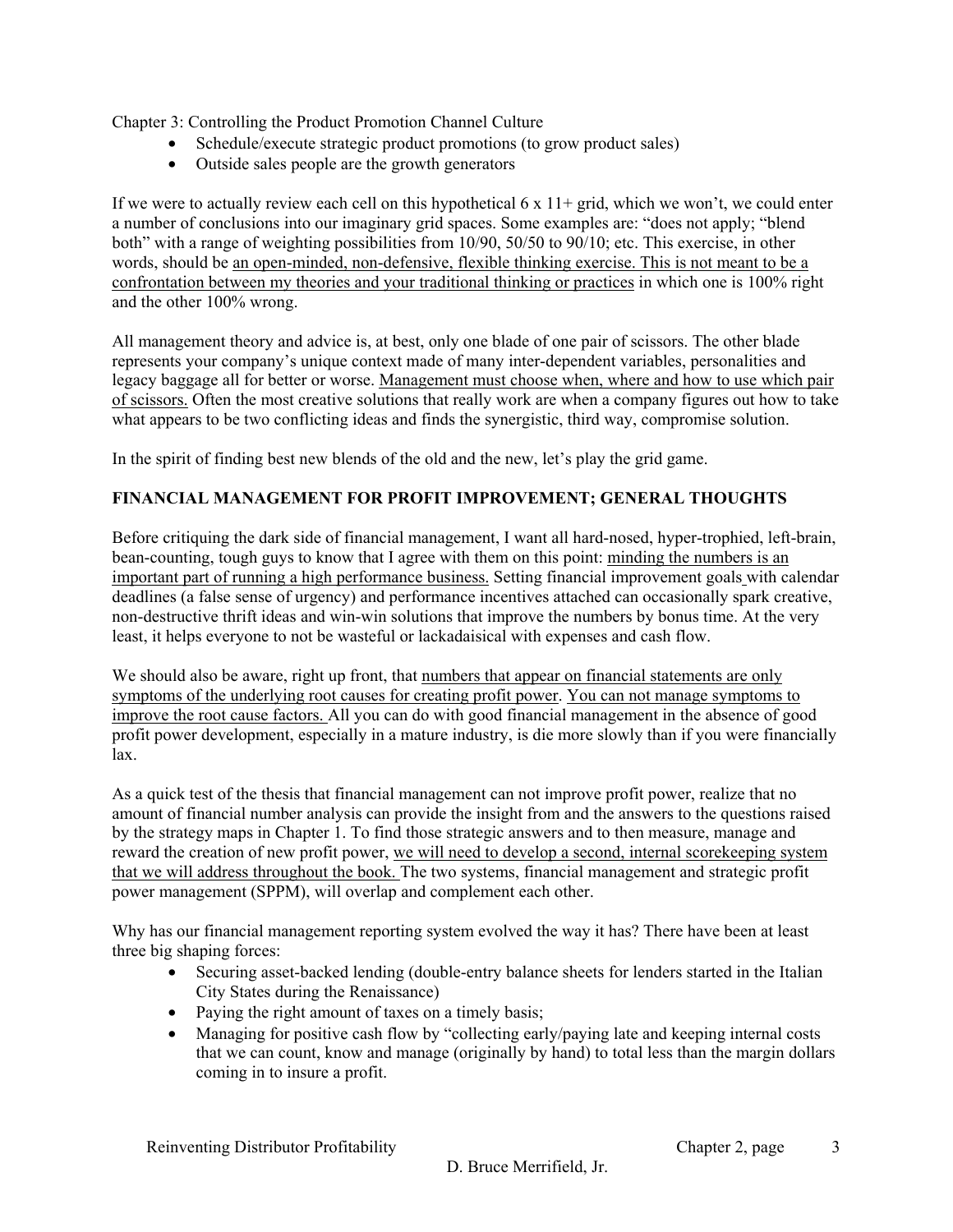With computers, spreadsheet software and ever-expanding, tax-code grabs at all three levels of government, we can begin to understand why:

- Financial management has gotten increasingly more complicated
- The accounting industry has continued to grow with the tax codes and the cost for audits
- Why we avoid personal financial moves that make doing our own taxes even more difficult
- (Side benefit) More companies are now able to use new software to calculate customer profitability as a first step to reinventing corporate profitability.

We tend to assume financial management is important to profit power development, because we have grown up in a world of financial numbers accompanied with no shortage of expert opinion on how to "squeeze more profitability" out of what companies already are doing or out of consolidation activity. With computers providing increasing data, we can get distracted and misled playing "what if" games. One type of financial what-if analysis does at least point towards a valid profit power development path that I call "sensitivity analysis." A brief review of how it works follows.

## **"WHAT IF" GAMES + SENSITIVITY ANALYSIS = PROFIT POWER INSIGHTS**

Let's assume you are a shareholder in a privately held distribution company, and you want to get rich sooner as opposed to never. The best measure for increasing your wealth in a business is to improve the "return on (shareholder) investment or ROI.<sup>2</sup> For ROI to improve, we just need to find the best ways to grow the PBIT line.

Together we look at the company's financial statements and make a few assumptions:

- If we super-focus on one number in the financials, we could find some way to improve that one factor by  $1\%$  to the good. By example,  $1\%$  more margin would be good, whereas  $1\%$  less for any expense item would also be good.
- Some portion of the incremental improvement would "flow-through" to the PBIT line.
- Because 1% of a big number is a more interesting result than 1% of a small one, we would ideally focus on the biggest number of all – "sales" – instead of a smaller number like the utility bill. We do want, of course, everyone playing the "let's pay us, not them" thrift game with every expense detail. (But, why would they? What's in it for them? Do they get the numbers, the responsibility and some of the achieved benefits?)

Considering "sales", we quickly realize that there are two ways we could try to increase sales by 1%. We could get more volume, or we could raise prices. But, the 1% improvements would have significantly different flow-through impact on the PBIT line. *The sensitivity impact of "selling high" is much higher.*

To illustrate the difference in flow-through rates, let's assume that we are a distributor with \$100 in sales at an average margin percent of 20%. If we increase sales by 1% or \$1.00 at the same mark-up, then only 20 cents of the dollar flows-through to the gross margin line because the variable cost of the goods was 80 cents. Then, the 20 cents in margin gets further consumed by 1% more variable cost increases in order fulfillment activity, commissions and financing charges for the incremental increase in inventory and receivable investment.

If the company has a current, tough-economy, 2% PBIT line, how much of the 20 cents in new margin will get to the PBIT line? The correct answer is: "it depends on a number of variables". Two extreme

l

<sup>&</sup>lt;sup>2</sup> Synonyms for ROI are return on equity (ROE), return on net worth (RONW); they are all calculated by dividing Profit After Tax (PAT) by the year-end (or the average equity figure) for the past fiscal year. As an approximation for PAT, we can use for operational "what if" games, the operating income or profit before interest and taxes (PBIT).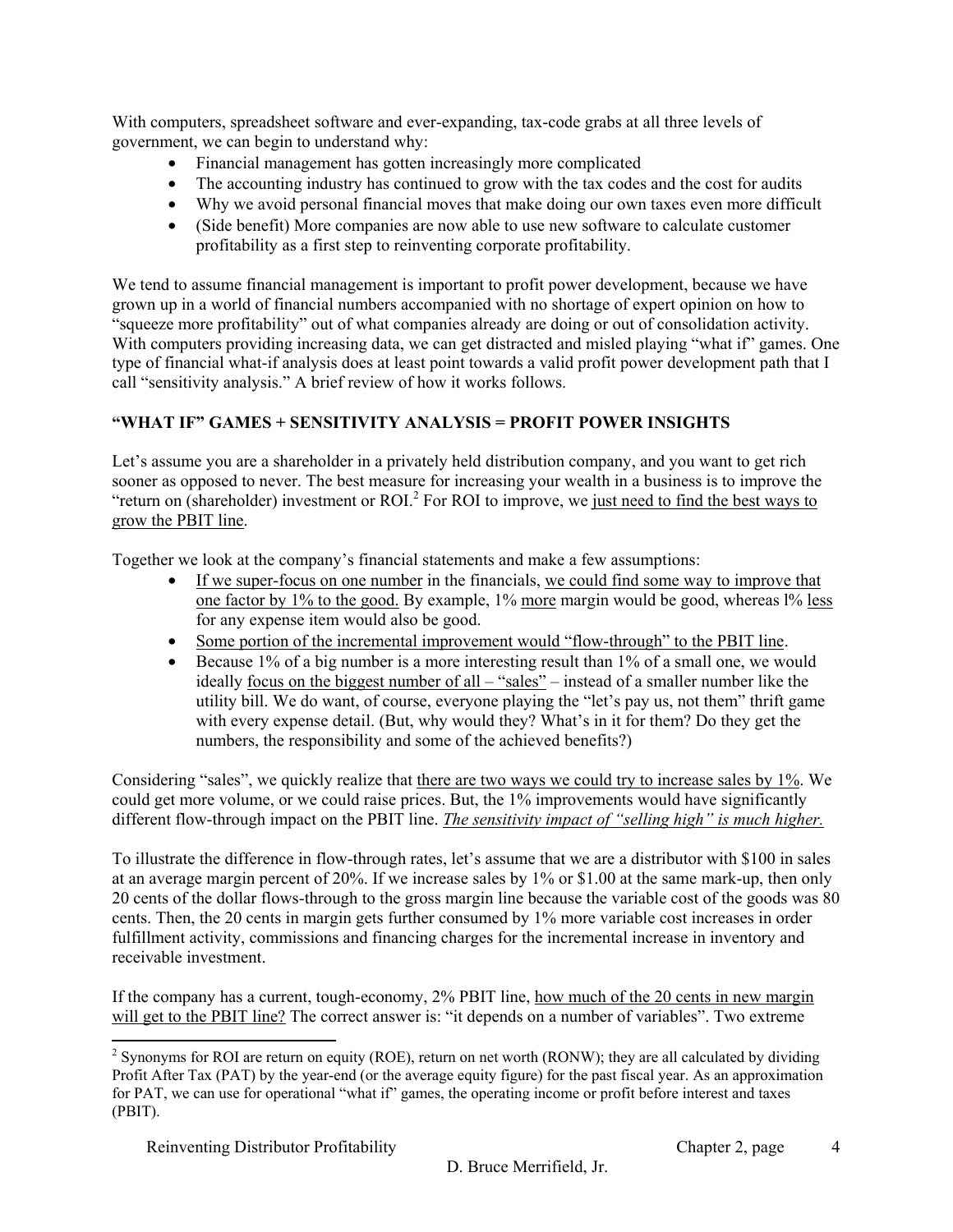examples for incremental sales gains would be: more small, losing orders from new accounts that are not in our best niche(s) for losses; and, following ABC Distribution's strategy in Chapter One of selling more best items to best customers tacked on to an already profitable order size flow. ABC's incremental sales growth could achieve 5 to 10 cents of PBIT flow-through from the incremental 20 cents of gross margin line for every dollar of sales.

## **SELL HIGH; FLOW-THROUGH SUMMARY RESULTS; SO WHAT?**

But, **the best flow-through of all happens if we just raise prices and don't lose any volume.** Then, the extra \$1.00 of sales flows 100% to the margin dollar line which would be 5 times the 20 cents that we would get if we just sold more. Then, there are no variable transactional costs except incentive compensation of perhaps 5 cents. So, 95 cents goes to the PBIT line, which is:

- **45 x** the average PBIT of 2%
- **19 x** the flow-through increment of selling more to profitable accounts only; and,
- **9.5** x the flow-through of selling more best items to best customers on a systematically generated, larger average order size basis.

Don't these sensitivity multiples suggest that we should re-think our marketing objectives and resource allocations? Are too many sales promotion efforts aimed at selling some product to any and all customers that are statistically unprofitable? Don't we also sell a lot of products with some sort of (price) deal attached? Isn't promoting load-up, price deals in conflict with the marketing message of co-creating a replenishment system that provides the lowest, everyday TPC?

How much of our marketing resources are focused on:

- How to sell higher prices, terms, special charges to customers for which our distinctive, focused, service value would still be delivering the lowest TPC in comparison to some other, "bargain price, bargain service" competitors? (Especially to modest, PBIT-losing customers that we are truly under-charging and/or over-servicing.)
- Systematically selling more, best items to best customers on a system basis?
- Selling only profitable accounts with a promising future on a total team, laser beam basis?

What is the positive trade-off, break-even point for selling high and a little less? Would we have any problem doubling our PBIT on 5% less sales? What would we do with the order fulfillment personnel slack if we had 20 to 30% less, transactional activity? Couldn't we then afford to do some: personnel education; some extra team focusing on and value experimentation with the 3 to 5% of our accounts that will generate 80% of the new PBIT growth over the next 5 years?

The answers depend upon how distinctive our service is and how well we orchestrate our losing customer segment plays. In Chapter 4, we will see how distributors who have not formally addressed the moneylosing order and customer problems can easily double their profits within six months while also freeing personnel time to reinvest into jumpstarting profitable, sales growth with the right accounts.

Sensitivity analysis can spotlight "sell high", etc., but then our own bottom-up, empirical investigations have to find out the real starting points for each location to improve their service value and profit power in very customer niche focused ways. In the rest of the chapter, let's see how we might convert financial sub-themes and their blind spots into more creative, productive guidelines for our businesses.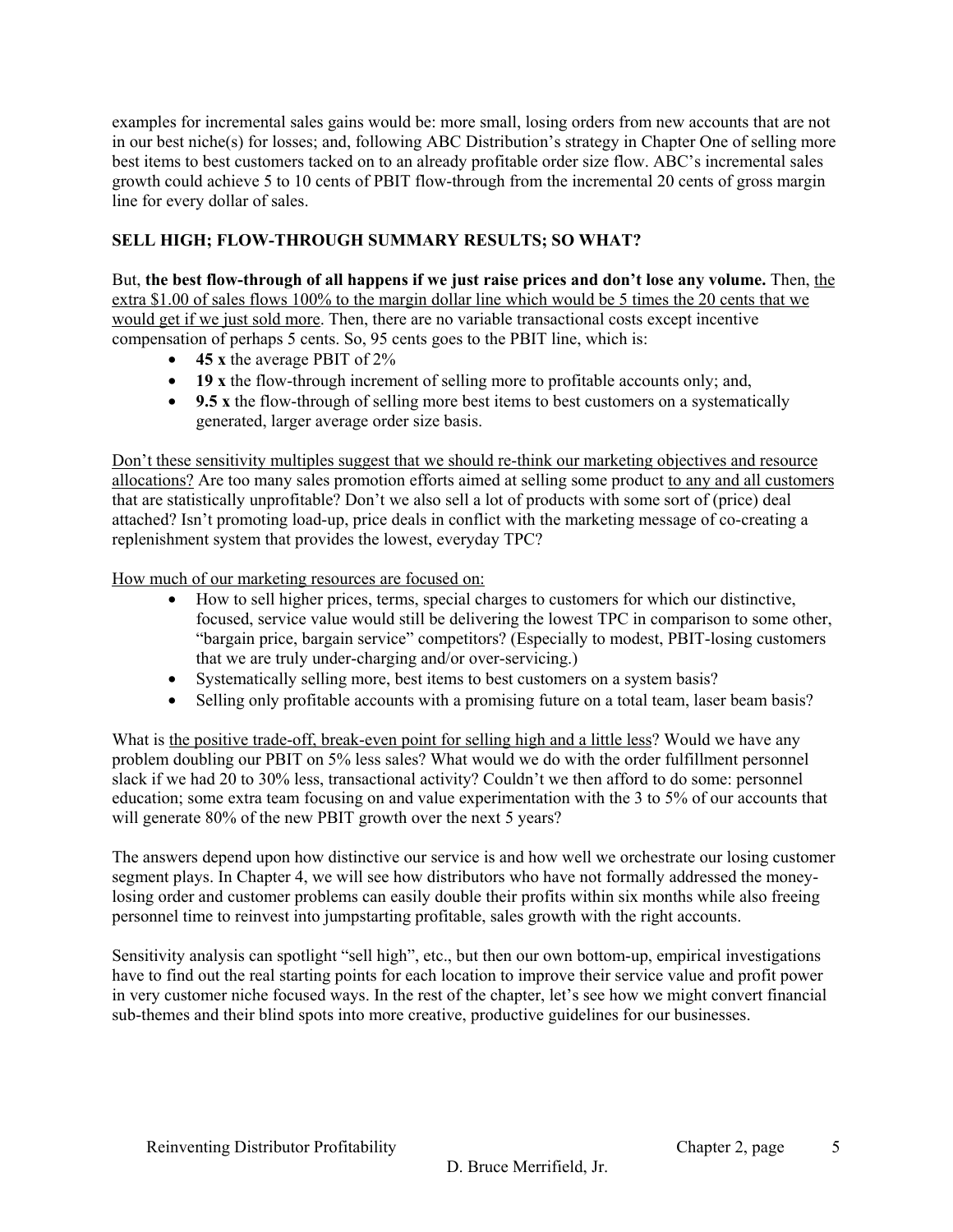#### **A CASE STUDY: A SENSITIVITY PICTURE THAT SPOKE LOUDER THAN WORDS**

In the late '70's, when I was helping to run a distribution chain in the mid-west, I was struggling with getting the "sell high/better" story across to the top 20% of the payroll that included the outside sales force. At management meetings, I would sneak in some training, but when I would ask the question: "how much of an incremental dollar of new sales gets to the PBIT line?" I would get conventional wisdom answers. A financial person might say, for example: "More than our average, because we have lots of fixed costs". Note the precision of "more" and "lots" when in fact our general overhead expenses had been growing as fast or faster than sales over the preceding 5 years.

An aggressive sales marketing person would say something for which the sub-text was: do more promotions on more new products to more new accounts with more feet on the street, and cut the price "a little" to get orders, because we will make it up on volume. Were these managers going back to their branches to:

- develop actual case studies involving their branch's buyers and sales rep in which there had been either better or worse buying or selling economics?
- then, host monthly case study discussions at the branch with both purchasing and sales reps?
- persist in this type of training for 6 to 12 months to: improve margins from 23 to 27%; boost average order size 25%; successfully bill a significant amount of extra service charges; etc?
- and generally obsess first and foremost about how to create, sell and get paid for service value $2^3$

What to do? Show them a picture! I had access to a very large corporation that had a software package that allowed me to create the graph below. The program allowed the user to graph how the change in different financial factors impacted (in my case) the pre-tax return on total "controllable" assets (ROCA).<sup>4</sup> The steeper the slope for a given variable, the bigger the impact on or flow-through to the PBIT line which was the numerator for ROCA.



\*ROCA - Return On Controllable Assets

Reinventing Distributor Profitability **Chapter 2, page** 

6

<sup>&</sup>lt;sup>3</sup> A number of them did these things at three branches which improve their PBIT levels by over 400% within one year. The case study with how to's is covered in module 4.12 in the Merrifield video, "High Performance Distribution Ideas for All."

<sup>&</sup>lt;sup>4</sup> All of our mangers were paid a bonus on ROCA, which we defined as the PBIT at a branch divided by the branch's average investments in both receivables and inventory. For most distributors those two assets are 80 to 95% of the total assets. So, ROCA is a close cousin to pre-tax return on total assets (ROTA).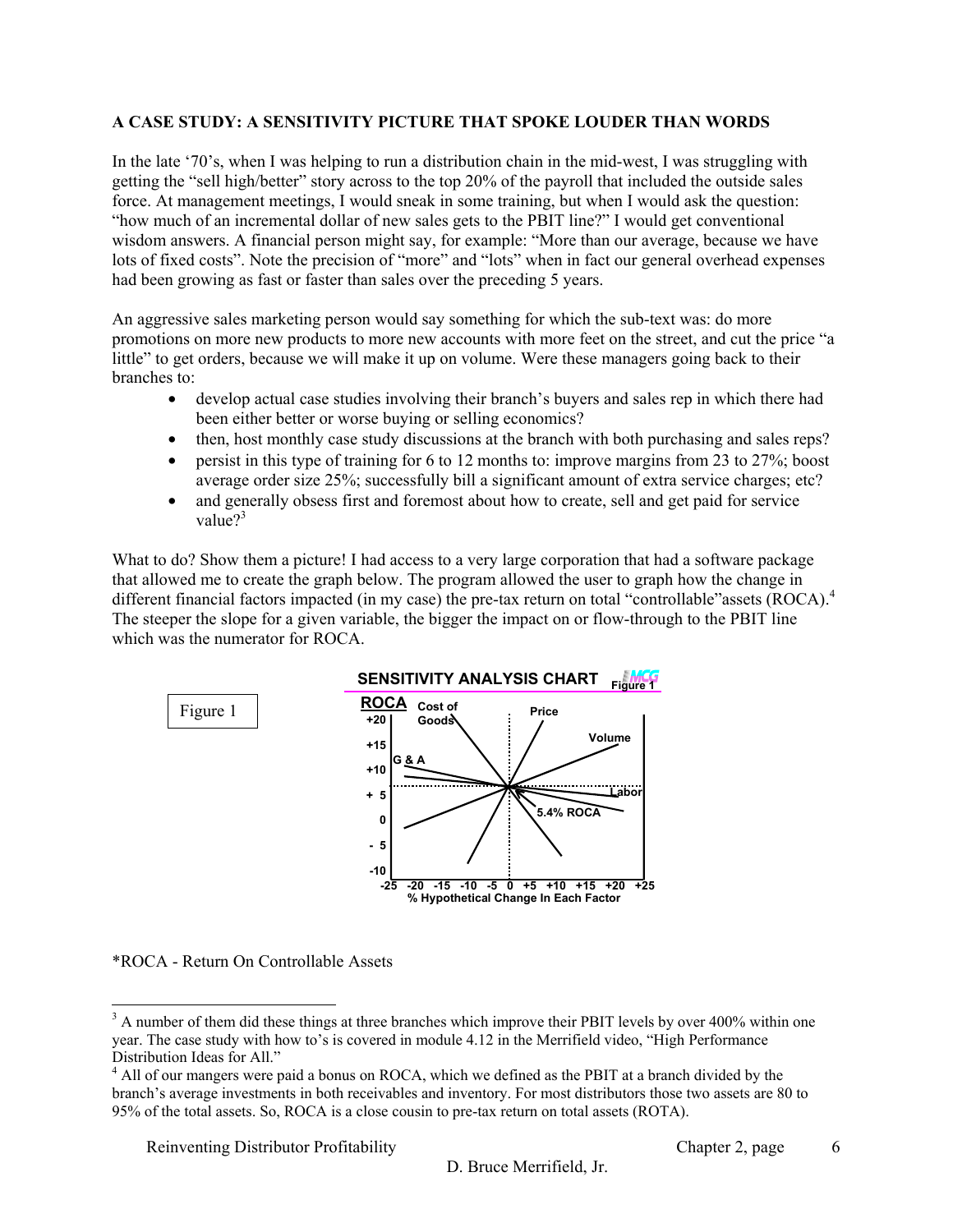I will spare you the details, but what was important was that the graph got everyone's attention. Everyone could quickly and visually see that "Price" had the steepest slope and that cutting the price to get more "volume" would almost always be a negative trade-off. The graph could not tell us much more, but once minds were open to exploring how to "sell and buy better" we could overcome conventional reflexes and start "pushing the wheel of learning" in the right areas.

## **THE DARK SIDE OF FINANCIAL MANAGEMENT: THE DILBERT ZONE**

When we put too much pressure and incentives on employees to make certain financial numbers by a calendar period deadline, we are apt to get some longer-term, net-negative decisions. Here are a few categories of such behavior to think preventatively about.

#### WIN/LOSE NEGOTIATIONS

In the spirit of getting an extra 1% to the good, why not focus on cajoling a concession out of two other big numbers: cost of goods sold (suppliers) and the payroll (employees)? **The problems are: it isn't creating long-term sustainable profit power, and it violates the golden rule**. Would we like someone to force us to give up 1%?

We could persist with our 1% reduction goal. Perhaps we could add a few empty promises to make it up to them in future years with no specific plans or ideas for how to do it. What could be the future negative trade-off costs? Our abused "business partners" could first go into a passive aggressive funk before the good employees leave, while the weak do even more damage by staying. What is the cost of:

- The slacking off of effort:
- Turnover costs of our best people, especially when they go to our competition;
- Loss of can-do spirit and energy if we were to try to make something new work;
- Loss of trust in management to do smart, right, new things?

These costs usually total a sum much greater than "negotiating" an extra 1% reduction for just this year.

#### GAME THE SYSTEM TO LINE OUR POCKETS

We all know the stories of executives at big, public companies who got paid big bonuses for gaming the financial numbers to actually erode their companies longer-term profit power? But, aren't we guilty in our own, small-time ways of the same patterns? Don't we game our internal financial systems to make our personal, departmental or branch numbers look better, either at the expense of someone else in the company or of creating a deferred cost hole in the next period? Don't financial games take energy away from creating service value to support true profit power? Why do we all laugh at Dilbert cartoons? Could it be because we sense that our companies are guilty of the same dumb, often financial management driven behavior?

#### BARGAIN PRICE, BARGAIN SERVICE TRAPS

We have all fallen for "bargain price, bargain service" traps that come in many disguises. Most distributors have experienced losing business when a new buying authority at an established account decides to shop the business to a fast, real "price savings." Because no one on the customer's payroll is in charge of tracking the "hidden costs" of the new, bad service that ensues, it takes a while for the account to realize that they have made a negative trade-off. Some customers may actually come back to us at our old terms! In the heat to make the numbers, are we sometimes guilty of buying or hiring cheap and then paying a bigger, long-term, hidden cost in lousy service from a supplier or poor quality aptitude and attitude with an employee?

Reinventing Distributor Profitability **Chapter 2**, page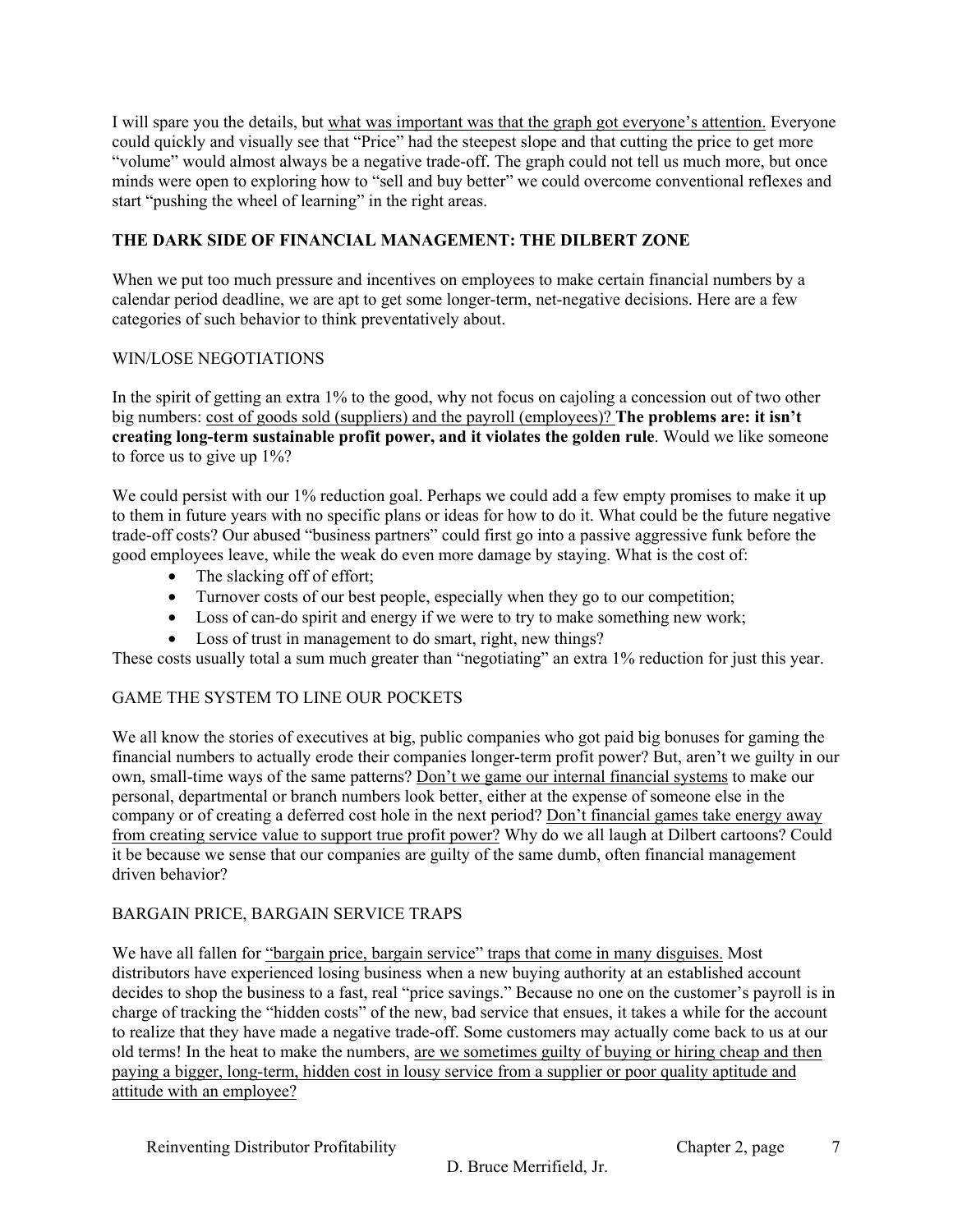## CUT BACK THE OATS, OR REINVENT OUR FARMING STRATEGY?

A farmer's story gets across the idea of how "financial management for profit power" eventually milks a cash cow company dry. Here's the tale:

"I had a friend who was in the midst of tough times, so he cut back the oats on his plow horse. Well, the horse kept on doing his job, but the animal did start losing some weight. My friend thought that this money saving idea worked so well that he cut back the oats some more. This time the horse's productivity fell off a bit, but oat's savings were greater than the lost plowing productivity. And you know, just when he had almost trained the horse to go on no oats at all, the horse died."

Here are some questions the story might suggest:

- If times and profits are so bad that we can't afford to feed our horse (payroll) AND try new reinvention ideas, then how can we shape up or out the losing elements of our business to free up resources to invest more in the very best parts? We could, for example, re-negotiate today with our biggest losing accounts to have them become profitable or have them get leave. When some do leave, we can either lay off and/or re-deploy the slack to sell more, best items to best customers like ABC did. Weed to feed! Prune to grow!
- If we aren't trying new-for-us stuff and failing forward with cheap experiments, won't we keep getting the same and perhaps even a dead horse?
- How much time, talent and treasure is in our current budget for trying some experiments that will move us toward a better tomorrow?
- What are our new "North Star" metrics for guiding our experiments and getting to higher sustainable returns? (e.g. GM\$/employee; PBIT/customer per niche and strata<sup>5</sup>)

We have reviewed four general categories of dysfunctional, financial-management behavior; there may be more. Let's now look at the drawbacks of some popular financial management sub-themes that are often preached and practiced within distribution companies.

#### **"BUY LOW" vs. THE SIX STRATEGY MAPS**

Negotiating with suppliers for many different types of concessions takes up an enormous amount of a distributor's energy. On the surface, no other activity can make as big and as easy an impact on profits as getting extra discounts or subsidies that no one else in the channel is getting (although they usually are.)

Since most channels have a huge variety of supplier deals, most distributors have to play the game to insure that at the least, they are not getting over-charged in comparison to the competition. Wal-Mart has been the one great exception. They have the clout, the insight and the capability to demand that all expenses for channel games be put into one lowest price on the planet. Because channel deals are essentially bribes to get all channel players to buy and sell everyday items in waves and troughs, they are inefficient in comparison to everyday low prices and constant, continuous replenishment systems.

We already know from the butterfly economics map (map 2) that we don't want to confuse the lowest price with the lowest total procurement cost. The ABC Distribution case study in Chapter 1 hinted at a next level beyond TPC that was centered on maximizing fill-rates for strategic one-stop-shop baskets of items.

l  $<sup>5</sup>$  For more on new guiding metrics read "E=MC2 Measurements for Distributors"; article #2.16 at</sup> www.merrifield.com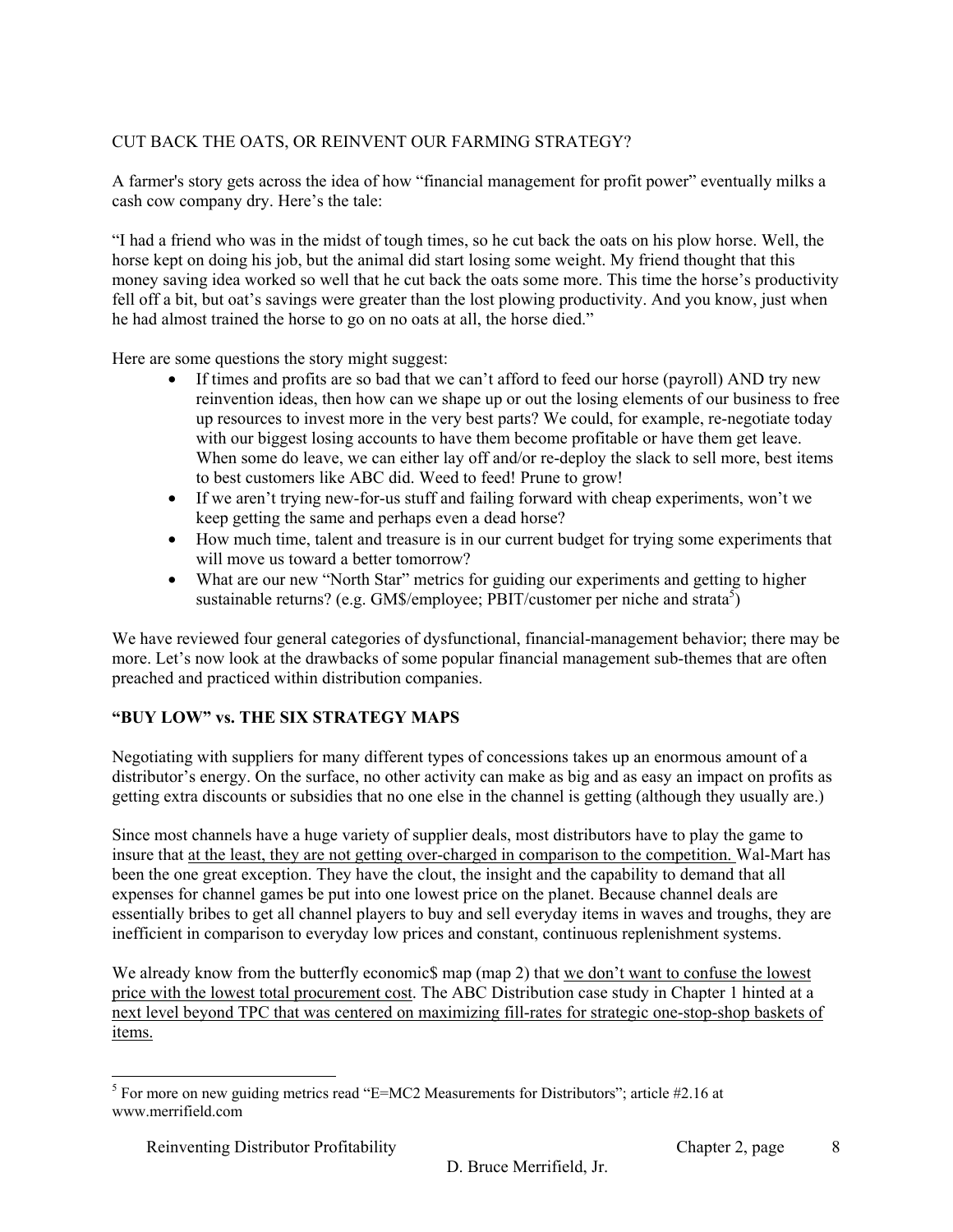We might also observe from the ABC Distribution case that "buying lower" wasn't even an initial, primary, strategic lever for their renewed profit power. Their top priorities were all service value enhancement driven. They wanted to:

- Determine who the most profitable customers were and "retain" them (maps 1 and 4)
- Improve fill-rates for their number one, best niche + other service enhancements (map 5)
- Maximize butterfly economic\$ with better fill-rates (and systems tuning) to boost average order size (map 2)
- Then, apply the service value improvement process for one niche and specifically the 5 most profitable and 5 most promising profit growth target accounts within the niche to tune other non-inventory services and discover a new "extra service."

Considering all of the positive economics that ABC discovered from their fill-rate improvement strategy for the 20+ customers that bought a common basket of items, how might they re-think the "buy low" theme of their past? Between two theoretical supply options wouldn't a distributor pay a higher price and still get a better total, long-term value from a supplier that:

- Had a broader, better fitting line for a target customer niche? If a distributor can buy more SKUs with one purchase order on one in-bound shipment on a more frequent basis instead of splitting volume between two suppliers, then increased frequency of buying from one source can improve a buyer's ability to fine-tune fill-rates at a higher level.
- Had shorter, more consistent lead times for delivery that would allow a reduction in safety stocks and an increase in fill-rates?
- Had a tighter, better focus on the same end-user niche? If a supplier has been a number one brand leader and innovator for a distributor's target niche historically, will they continue to be the leader in the future at a premium price?
- Was a master wholesaler for slower-moving, smaller-volume items that rounded out or filled in an expanded definition of what our one-stop-shop assortment was for our number one niche? Although we could buy the goods directly from manufacturers at lower prices, the greater minimums would reduce turns more than "the earn" went up AND reduce the frequency of ordering to undermine average fill-rate effectiveness. (Lots of distributors are guilty of this buy direct for a lower price, negative trade-off!)

In conclusion, two points on "buy low":

- Once a distributor targets a customer niche for 50 to 80% domination through service value revival, "buy low" changes to "buy the lowest total procurement cost, highest fill-rate service from the best sub-network of suppliers for the best one-stop-shop assortment."
- Any best practice guideline like "buy low" is the right thing to do, IF all other factors between two suppliers are strategically equal, which they rarely are. Remember that both maps 6 and 6.1 in Chapter 1 illustrated how good ideas, or in this case, a general "best practice" theme, "buy low" all need to be re-shaped by the kinetic chain. Don't apply any "best practices" or "one good idea" in a strategic vacuum.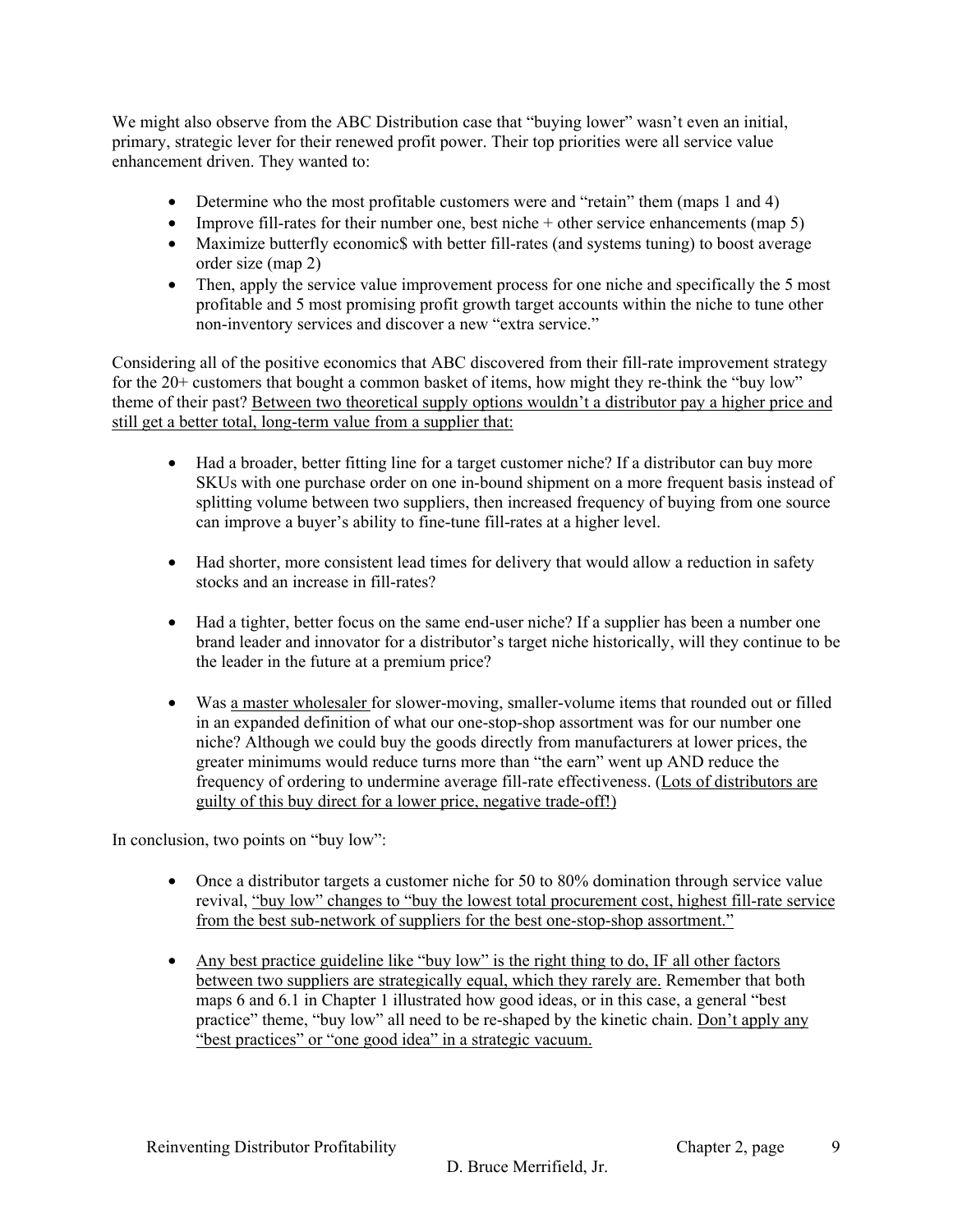## **SELL HIGH**

Like "buy low" with suppliers, "sell high" is a constant battle with aggressive, buy-low customers, and it is the most powerful profit-impacting activity from a financial management sensitivity analysis, as we saw early in this chapter. What do the strategy maps suggest to us about selling high?

The profitability ranking reports (map 1) will reveal that the most profitable customers generally pay lower than average prices and margin percents because of their big volume. Superior butterfly economics (map 2), however, account for why they have the highest PBIT margin percentages. The better, butterfly economic factors include:

- Buying faster-moving, commonly purchased items (slow or non-moving special stock items drag down an account's profitability)
- Buying in larger average order sizes due to their own: focused strategy, bigger volume needs, and/or a disciplined replenishment system that avoids emergency small orders and generates larger average orders without creating excess stock on any items.

Customers that pay higher prices on much smaller orders that still receive full wholesale services including delivery and trade credit are, on the other hand, always losers, because our transactional activity cost exceed the margin dollars in the orders.<sup>6</sup>

The life-cycle curve (map 3) tells us that customer pressure for getting lower prices will continue to grow, so like Judo experts, let's not fight them, let's throw them in the direction that they want to go. Can we reflexively counter with:

"Why settle for just a lower price, is there some way that we can work together to co-create a buy-sell relationship/system that lowers ALL 11 elements of your TPC? If we can simultaneously lower our total costs to sell and service you by getting larger average orders that are a happy by-product of a good replenishment system, then we can afford to give you a lower price on a sustainable basis and still make a profit. As a way of starting to explore this opportunity, etc.

"Back to your, initial, simple request for getting a lower price, it's a nice offer, but we will have to pass. According to our profitability analysis of your account, we are: already losing; only breaking even; not making a sufficient return. To lower the price even more would certainly help you right away, but we would suffer and eventually do one of two, poor, longer-term changes:

- We could go broke or quit the account, causing you supplier switching costs; or,
- In the spirit of mutual opportunism, we could cut back on our service quality promises to reduce our costs enough to make a profit. But, that would evolve into a bargain price, bargain service net, negative trade-off for you.

"So, all things considered, would you like to explore how we might re-think our relationship and systems to create a better win-win solution?"

To make this confrontational scenario possible, we will probably have to get better at:

• Targeting customers who already want to buy TPC and can do their share of the work that is required to co-create and then maintain the systems that make lowest TPC/TSSC happen for both of us. (Or, customer who will pay us a fee to outsource their internal replenishment activities.)

<sup>&</sup>lt;sup>6</sup> In some channels and some companies, the small accounts can become profitable if treated in a quasi-retail fashion with help-yourself, retail formats and prices.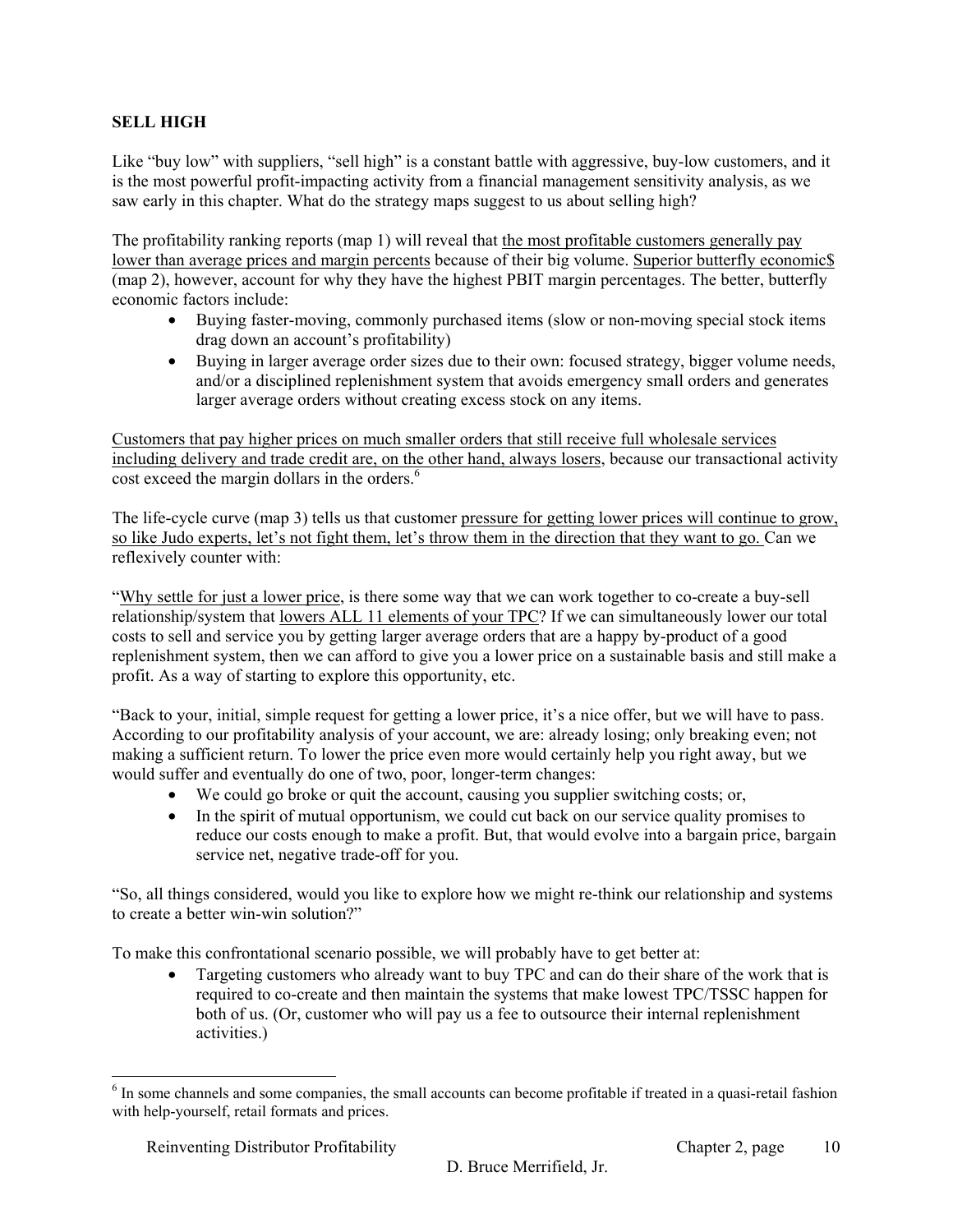- Selling, installing, measuring, improving, and documenting TPC value which will in turn allow us to get paid on a profitable, sustainable basis. The test of our TPC documentation and education efforts will be when key purchasing authorities turnover and the new person thinks that they can get the same total service value solution at a lower price by putting everything out to bid. (More on this in Chapter\_\_\_)
- Walking away from customers who aren't going to let us make a profit, so that we can spend our scarce resources on the few, best, growing customers that will.

The Wal-Mart supplier model is relevant. Wal-Mart's has been voted the number one customer to do business with by more suppliers than any other mass merchant. The general consensus is that although Wal-Mart may demand and get the lowest price, they do the best job of working with suppliers to get even greater costs out of the total replenishment process. Suppliers, therefore, are making both their best PBIT as a percent of sales and getting their greatest annual growth rate with Wal-Mart. We should all find these rare "gazelle" customers to partner.

Finally, the service value improvement process map (#5) asks us to become "price-makers" who at least can get last look plus something more than the price from a mediocre service provider. If we can't explain in a concrete, confident and convincing way how our superior service offering provides the lowest TPC at a higher price, then we will have to become price-takers too.

## **SELL HIGH CONCLUSIONS:**

- Nothing affects PBIT more than convincing customers to pay more and not leave.
- For customers that are currently costing us money, we will review in Chapter 4 a number of ways to raise prices and terms; increase order sizes and volume; and/or reduce our costs to service to make every customer eventually profitable or they will leave.
- For the most profitable and most important customers, we should expect prices and margins to drop as an intended by-product of our TSSC (total sales service cost) dropping enough to hold or increase the PBIT margin as Wal-Mart suppliers have discovered.
- Win-win replenishment systems built on maximizing butterfly economic\$ and process collaboration are barriers to competition and marries us to the customers' future growth prospects. Try to marry only the winners with good lifetime profitable growth forecasts. Less than 5% of a distributor's active accounts will generate 80% of the profitable growth for some supplier over the next five years. Who are they? Do all employees stand ready to make heroic extra efforts happen for them?
- If we have indisputable, measurably distinctive service value for a niche, then we can ask for last-look+ a premium because our TPC proposition is still the lowest, albeit at a higher comparative price.
- If our sales force can not get last look and a bit more just for their own past efforts to grow the customer's bottom line, then they also will not be able to sell the company's best-TPC service for a premium. Reps must either change from or be re-assigned away from the key accounts with which we have important new agenda opportunities.

## **COLLECT EARLY, PAY LATE**

Let's first look at this issue through the lens of the life-cycle curve (#3). When industries are first starting up and growing fast, using big channel partners to finance working growth capital on both the buy and sell side is common. It is easier for lots of little companies to try to borrow from a cash rich partner with a credit line than for each of the little guys to try to get asset-backed lending from financial service companies that see fledglings in new industries as too incomprehensible and risky.

Reinventing Distributor Profitability Chapter 2, page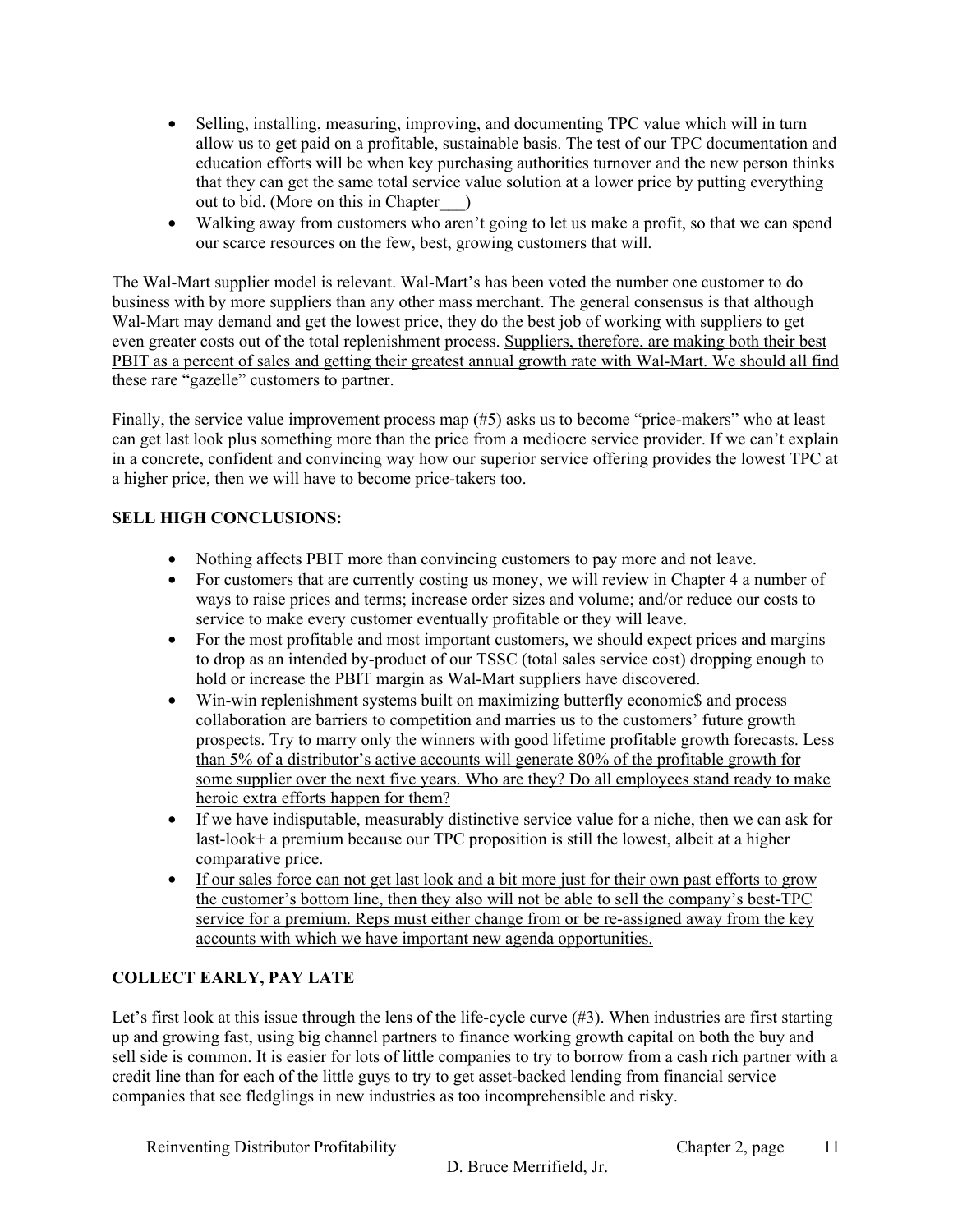In mature, consolidating industries, the financing growth problem goes away for viable firms. Channel players are either throwing off more cash than they can re-invest in a slow or shrinking growth, OR, they are looking for someone to finance the postponement of their eventual demise. We don't want to finance the living dead that are already in violation of their bank lending agreements. Think of K-Mart, for example, leaning on suppliers before declaring bankruptcy and taking the grocery wholesaler, Fleming, down with them.

Not to belabor this traditional guideline any longer, a few quick thoughts:

- For payables, borrow from the bank to take all supplier discounts financially worth taking. Otherwise, borrow at today's low interest rates to pay on time to keep product flowing to maximize fill-rates for the customer niches you are pursuing. Both the service value and retention maps demand this. Better fill-rates trump going long on suppliers for financing.
- If you are max'ed out on your bank line, then don't go long on suppliers. You will get put on credit hold, your fill-rates will plummet and your best, most profitable customers will defect. Do a radical downsizing using customer profitability analysis to shape up or out losers fast, while laying off least productive employees in proportion to the drop in empty transaction volume per day. Sell slow moving inventory at whatever price you can. The only metrics that matter are fill-rates to support profitable customers and net, positive cash flow.
- Receivables management is a universal science that applies to all businesses, so pay the most to get the best, experienced credit collection people you can; they are especially worth it.<sup>7</sup> The few distributors with distinctive service value can be the most forceful with slow pay accounts, because the valued service can't be gotten anywhere else. If a distributor has the worst service, then all they have to sell is price and/or terms. If that is your case, cut the price before you give relaxed credit to living dead customers.
- Profitability ranking reports are a big help to credit departments. They will allocate their time and creativity with customers far differently when they know who the few are that are actually profitable.

## **HIRE THEM CHEAP, WORK THEM HARD**

The converse for this traditional theme – pay more to get more to achieve the best, most productive service – will be covered quite thoroughly in Chapter For now, both the maps for service retention theory (#4) and (continuous) service value improvement (#5) suggest that this old-fashion, exploitive guideline is a non-starter.

The life-cycle curve (#3) might also remind us that hiring cheap did work in the '50's. Back then, there was a generation of new employees who had survived the depression and World War 2. Their goals were to get and hold on to a reliable job, "their meal ticket", and "be loyal" to their employer. They made the song "16 Tons", the #1 hit in the nation in 1955. Perhaps even more importantly, distributors had, in those days, exclusive supplier franchises that sold at book price into an economy that periodically boomed faster than supply, thus creating shortages. "Good service" was having the good franchises and extra allotments.

Fast forward to 1978, Johnny Paycheck's single "Take This Job and Shove It" made it to #1. Employee expectations, for right or wrong, had skyrocketed and the loyalty between company and employee was fading fast. Products were starting to become commodities and domestic supply had become chronically

<sup>&</sup>lt;sup>7</sup> Merrifield Consulting Group, Inc. offers a very affordable video training product on "Receivables Management" entitled Trade Credit Tactics for Today's Economy. More information is in the products section of www.merrifield.com. While there check out article 4.4 "Turn Salespeople into Trade Credit Assistants."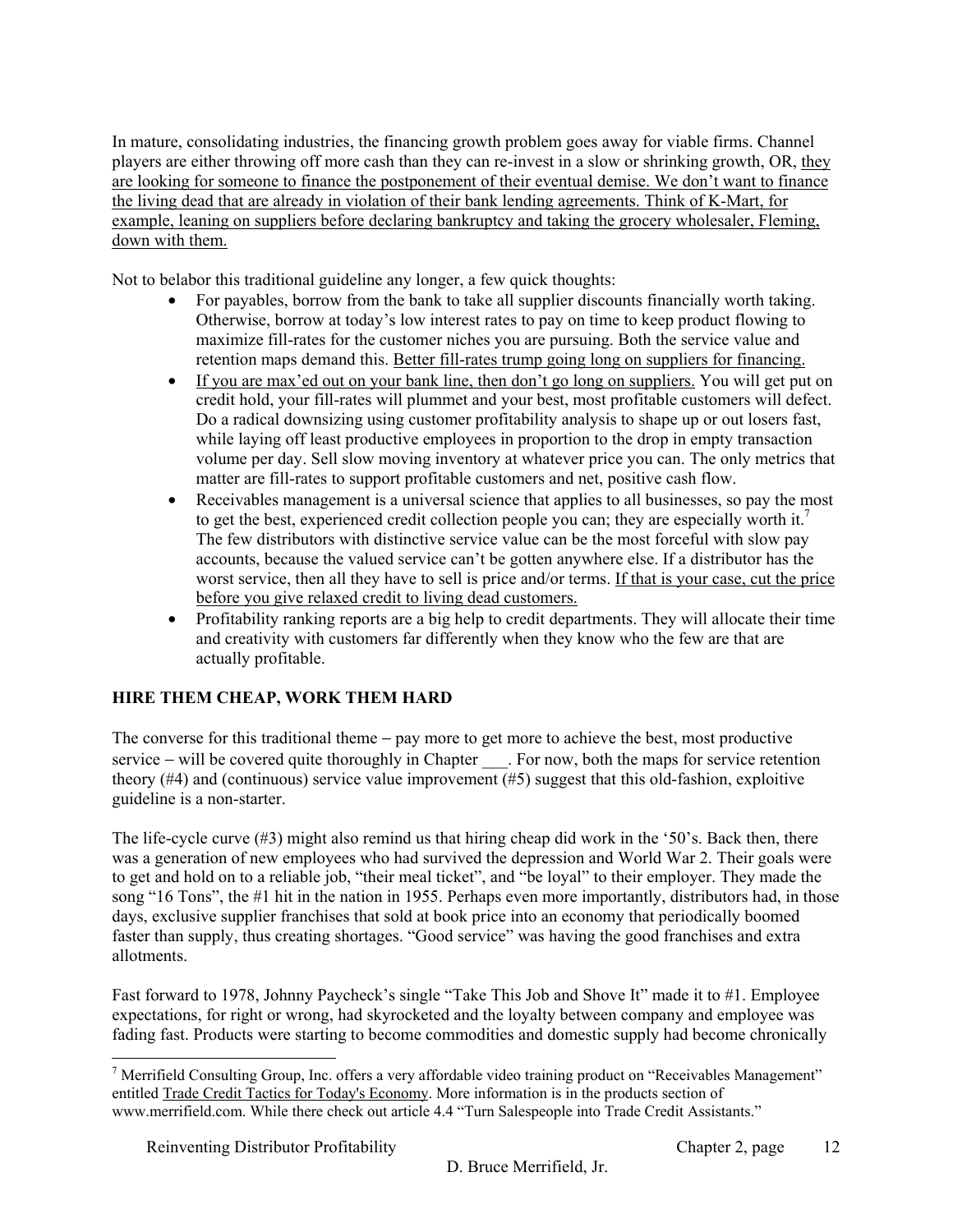in excess of domestic demand. By 1985 cheaper, better, clone products started to pour in from Japan, Taiwan, Korea, etc. China and India took most of the '90's to get their capitalistic infrastructure ready to now bury the world with ever-greater excess supply for the foreseeable future.

Most distribution execs might agree with some of my generalized sweep of distribution channel history, but how about the following, contemporary, assumption series:

- "Service" is our only means of differentiation, because  $90\%$  + of our sales are on products that are equally excellent, if not the same brand as our competitors.
- Distinctive service comes from great employees, so employees are our most important asset. The equity that we have built in them is not measured, managed or rewarded by our financially oriented scoring system.
- Better aptitude and attitude employees do cost more than average ones to initially hire and keep long enough for their skills to be improved to be part of the service excellence capability. Then, we can get a return on our up front investment in them.
- Service retention theory does make sense. If there is lower than average employee turnover, then all of the virtuous, reinforcing cycles within the model have a chance of taking off. If turnover is average or worse than the industry, then all of the virtuous cycles could become vicious ones causing greater sales defections to the best service value providers. None of these economic patterns are visible in our current financial management reports. Maybe they should be.
- Our industry does have too much capacity and too many price-takers. Trying to be one of the survivors in the price-taker group doesn't look like a promising path to be on.
- Turnover is presently not the problem it was from the '90s up until 2002. Because the job market is weak for those who might want to leave, we can freeze wages and people will stay.
- Achieving and leveraging distinctive, focused service per niche are big challenges. Asking our employees to work harder, differently and more responsibly would evoke the silent question: "Yeah, why bother, what's in it for me?" Educating them on the why's and how's of this change would be a tough challenge.
- We haven't historically been real successful with any big change programs. No matter what we try to do differently, things seem to eventually drift back to a former equilibrium. We can't afford any big change implementation failures right now.

Most Execs would agree with or "know" a lot of the logic above, but how many "do" it? To close our knowing-doing gap, we will need the right strategic maps and information, better change management skills and an overhauled cultural mindset. Can we articulate our financial management biases for "hiring cheap" in order to overhaul them for accommodating today's realities?

What are our past educational experiences? Below are some common quotes that I have heard from distributors, then followed by some comments:

- "Business is tough, we can't afford raises let alone educational expenses."
- "In our best years, we have tried general training, but with no measurable results. Education is only stimulating to a few and then they leave for more upscale jobs before we can get a return on our investment."
- "We don't budget education. We react to and choose from what suppliers offer. We occasionally accommodate requests from go-getter employees who press us to pay for some educational needs that they might have."
- "The only distributors that do formal educational training in my channel are the big chains, and they lose their best people to the rest of the industry all of the time."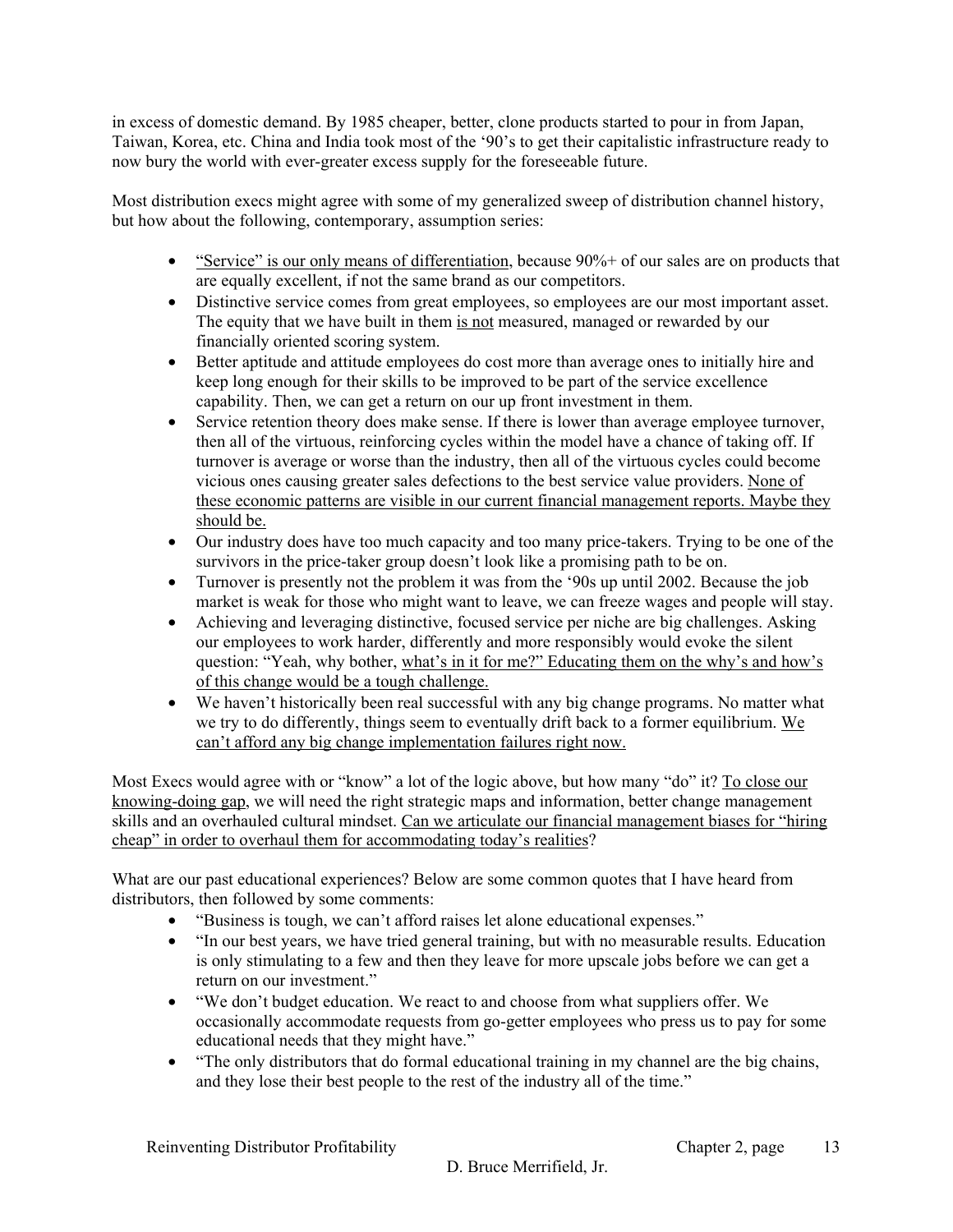If "we can't afford it", then how are we going to educate everyone to be part of the solution for any big service improvement initiatives; aren't the front-line folks going to make the better, flexible, heroic service happen? If we keep cutting back the oats on the horse, won't we just have weaker numbers and bigger funding problems next year? To avoid the downward spiral scenario, is there some way we can quickly improve profits and free up some time to simultaneously re-invest in some quick return service economics like ABC Distribution did?

For "training...with no measurable results": The kinetic chain (map #6.1) reminds us to proactively shape any educational ideas and investment with the first four steps that precede "education" which is step 5. If we don't have the right (1) leadership, (2) strategy (guidance), (3) (educational) systems AND (4) the right (aptitude and attitude) employees, then an off-the-shelf (5) educational activity will not have a good ROI.

The wheel of learning (map #5.1) suggests that most learning doesn't even happen in a classroom, from a book or for all people at the same time in the same way. This book and the customer profitability ranking reports may provide some fresh insights and also raise big questions (step 1 of the wheel). Then, we need to find out which individuals will work to push the wheel of learning through steps 2-4 with our most important, progressive customers within a target niche. This will involve testing cheaply, failing forward with some real economic upside for everyone at stake.

You can budget technical, job training like going to Hamburger U or Caterpillar mechanic certification classes. But, the wheel of learning activity must go on continuously as we work; it is part of work. For this to happen, however, people do have to have some slack time to both do their jobs and rethink their jobs as well as have permission to make good affordable mistakes. If we are all working over-time without extra pay just to get orders out the door mostly to breakeven or losing customers, then who has the time or energy to push the wheel with best customers in best niches?

Reacting to suppliers' educational agendas seems like a good freebie, but make sure the intent isn't to stock and push more products to any and all customers which will increase losing products, customers and orders at a 4 to 1 ratio over profitable ones. As a general rule, if there are potential, big, end-users for slow moving products that we aren't selling, it is because they are not in our best niches. To sell them successfully with a superior total value offering will require a lot more breadth and depth of inventory investment into their one-stop-shop basket of items plus service tuning. Pushing a few new products to them won't generate any profitable butterfly economic\$. The only reasons why they might buy from us would be to cherry pick special offer prices and then go slow on payments.

Don't try to appease or reward go-getters with some educational stimulation; it's like giving them a bite of the apple in Eden. Educational enlightenment is apt to teach them sooner rather than later that the company is frozen in the past with an unfocused strategy. They will then become more frustrated and leave sooner. Involve them, instead, with kinetic chain reweaving challenges starting with new strategy map insights. Sign them up to be your "intrapreneurs" who will make new service transformation and marketing plays happen.<sup>8</sup>

Chains are about half-right in thinking that they can have economies of scale for educational training. They can get economies for training on technical subjects that are the same for many to all locations, but management training doesn't generally work unless:

• It focuses on strategic process that can be situationally applied to each location's own accidental best niches and opportunities for creative, organic, profitable growth.

1

<sup>&</sup>lt;sup>8</sup> In-house, continuous innovation and improvements are dependent on both intrapreneurs and having an intrapreneurial climate. For the whole story go to www.intrapreneur.com.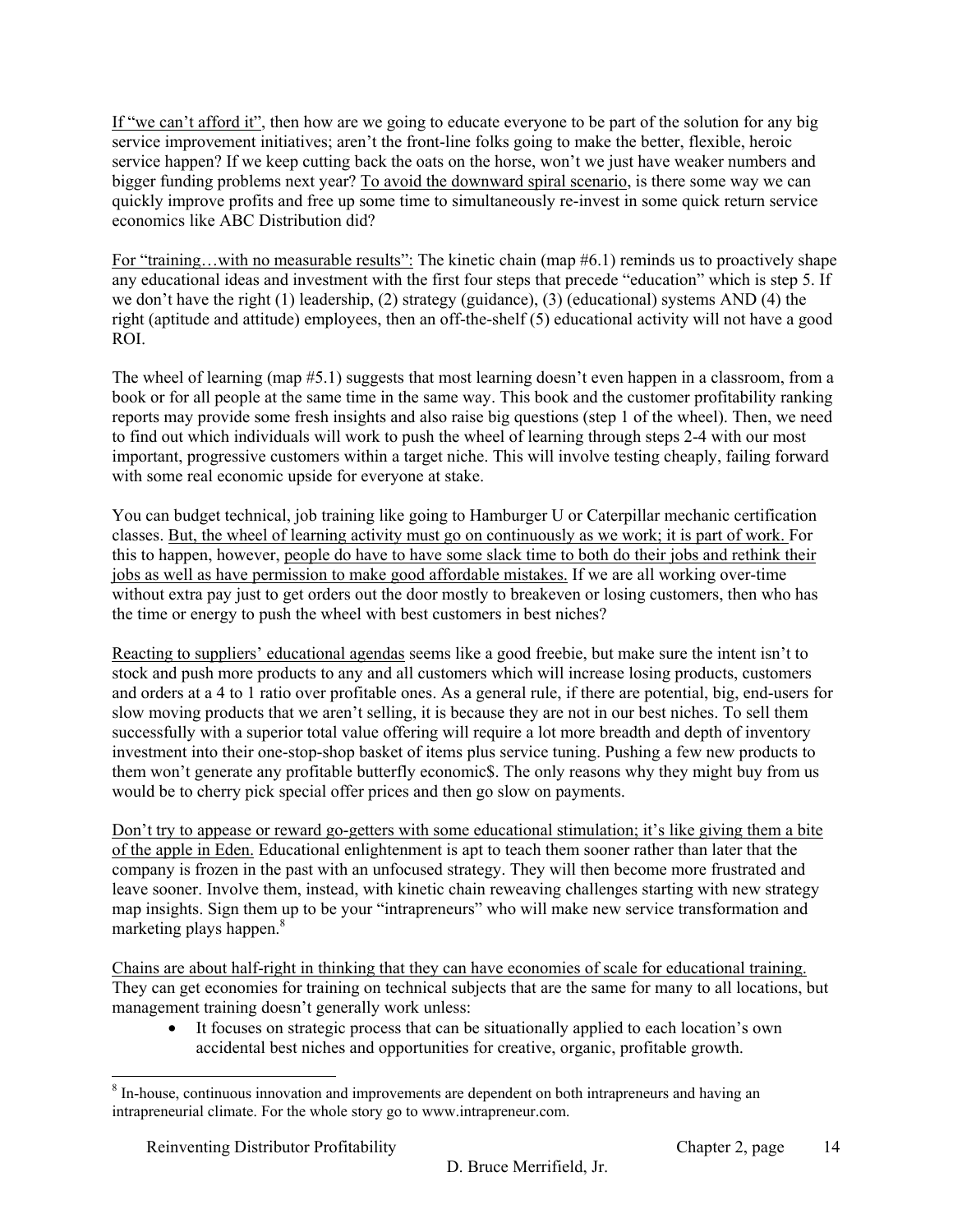• It has holistic, kinetic chain implementation that also accommodates the unique strategic opportunities at each location.

In Chapter 3 we will see a case study that illustrates how monolithic, product promotional programs with related educational efforts don't work, as a rule, because of local customer niche differences.

## **ONE LAST, BIGGEST PROBLEM: CAN A DONKEY WIN THE DERBY?**

What if we don't have people with the right aptitude and attitude to be at least top 10%-ile performers at their position within our channel? In spite of what people say about not wanting to "check their brain at the door", many really can't cope with the pressure of being measurably accountable at the individual and peer group level for continuous improvement responsibility.

"But Bruce, we pay 'fair wages' and have 'good' people." No doubt many of them will rise to the challenge and be proud to handle both the additional responsibilities and privileges of a high performance environment. We just have to be prepared for some percent turning out to be passive dependent types who really just want to show up, be given the benefit of the doubt and be taken care.

Trying to migrate from a work environment with average wages, average outputs and low individual responsibility for productivity and profits to all "highs" is the single biggest challenge for a distributor who is trying to move to all around high performance. The best migratory solution that I have evolved is to use five different sub-programs in parallel. They are tersely summarized below, the details will follow in later chapters.

- A small order/unprofitable customer program creates slack, higher profits and productivity
- $\bullet$  A #1 niche service reinvention and target account selling program generates fast, high flowthrough profits, sales growth and productivity
- A new set of numbers get posted focusing the entire team on: service process metrics improvement; GM\$/employee; and PBIT/customer per niche and per strata.
- A learn-n-earn, cross-training program that allows hourly employees to earn incremental wages towards a premium level as GM\$/employee also grows to afford it.
- A new six-step personnel management process is used to start recruiting to replace the ones who won't make the transition and to have reserve candidates on file to help prevent backsliding in performance.

Don't be overwhelmed by the list above. The first three are only emotionally tough for some to implement, but they provide quick, positive results. Then, with the new metrics posted everywhere and the profitable customer centricity, the last two programs become natural, self-evident necessities. They are still best implemented, though, on an anticipator, comprehensive basis instead of on a reactive, piecemeal basis.

## **SELL MORE VOLUME TO SHARE FIXED COSTS**

We touched on this traditional theme earlier in the chapter when discussing "sensitivity analysis." We will hit on it again in Chapter 3 when we look deeply into the how's and why's of measuring customer profitability using different degrees of activity based costing.

For now, the two big problems with this guideline are:

• Most fixed costs can become quickly variable. Every company should do a trend analysis over a number of years to see how general overhead costs actually vary quickly and variably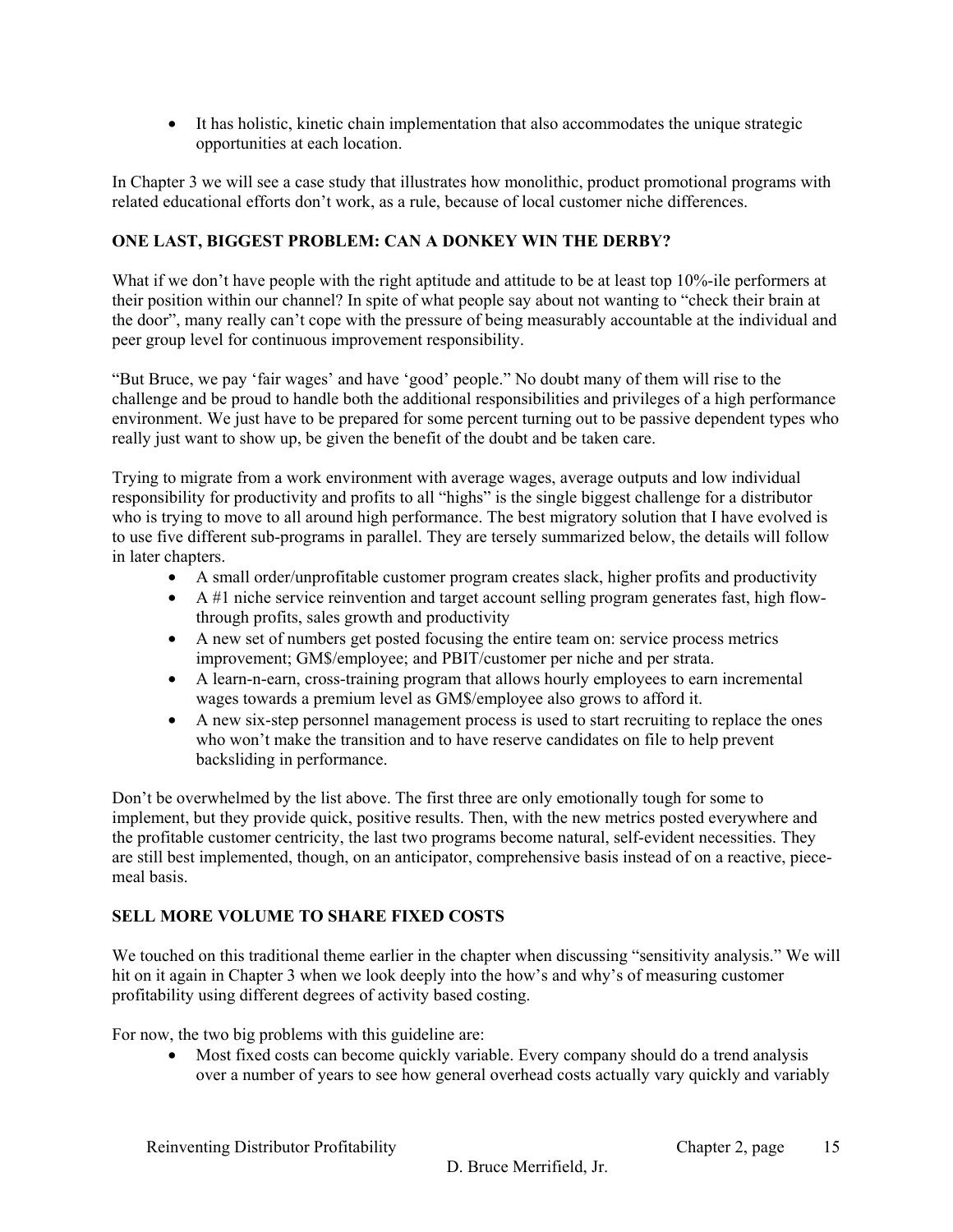with both sales volume and headcount. Many firms have realized during the past two years how quickly "fixed" overhead can be downsized in tough times.

• Not all, additional "volume" is equal in its ability to "share" costs. PBIT losing customers don't share costs, they add to them.

One aspect of getting new volume that we haven't touched on is getting new volume by stocking and promoting new items? As an historical, reality check we should first analyze the bottom 50% of our items that may account for about 1% of the total sales and 10 to 20% of our inventory dollars. Do the analysis and ask (the team) these questions:

- Weren't all of these items "new" at one time?
- How much do you suspect that we spent unsuccessfully in trying to get them to sell?
- In the future, how can we do a better screening of potential new items to pick far fewer items that we then might sell in a more persistent, customer niche focused way to increase our success rate?
- Before we consider any more new items, shouldn't we first systematically exhaust the selling of more old items to old customers as the ABC Distribution case illustrated?
- Then after the old-to-old marathon, wouldn't it be easier to find new items by reviewing miscellaneous supplier folders with our top 10 accounts in a niche. We could look together for new items and lines that we could add, because two or more of the customers wanted to lower their TPC by consolidating out miscellaneous suppliers and transactions? Even if we only sold 20% of the customers in the niche small quantities of these new items, they would be performing a lot better than our current bottom 50% items. Right?

All of the questions above are assuming that a distributor is in a mature channel. If a start-up firm is at the beginning of a potential new channel life-cycle, then all sales must be on new products to new customers. There may even be a race with other start-ups to get to all of the logical, best customers before others do.

(I expect this life-cycle pattern to play out amongst new importers of knock off goods from China that typically cost 10% of the domestic manufacturers' price. The first mover will offer mature distributors low-prices and good margins for both the distributor and the importer. The fast followers will quickly undercut the first mover's prices for goods from the same Chinese factories perhaps without even a different label. The eventual winner of the race will be the one who, from the outset, plans to have the broadest one-stop-shop, high-fill rate basket of items for one segment of distributors at a time. The importer that sells the biggest commodity knock off items to 16 different channels may initially grow faster, but will have no structural butterfly economic\$ to fall back on when margins collapse. The length of the life-cycles for Chinese knock-offs that will go through most, durable goods channels will be fast – perhaps 3 to 5 years?)

Even as a distributor systematically extends and exhausts the selling of old, best items to old, best customers within a niche, there will be "new product" opportunities pushed by manufacturers. Will we try some of them? This will be a situational g decision for each company to make in light of their new strategy map opportunities and the supplier relationships and pressures that they may have.

#### **Sell More Conclusions**

• Volume is vanity, profit is sanity is a generally true statement. But, our strategy maps lead us to methods for achieving both. Retaining profitable, right-niche customers and targeting the few that are both strategic and promising will generate faster volume growth as a by-product, than doing product promotions to too many customers on a deal basis.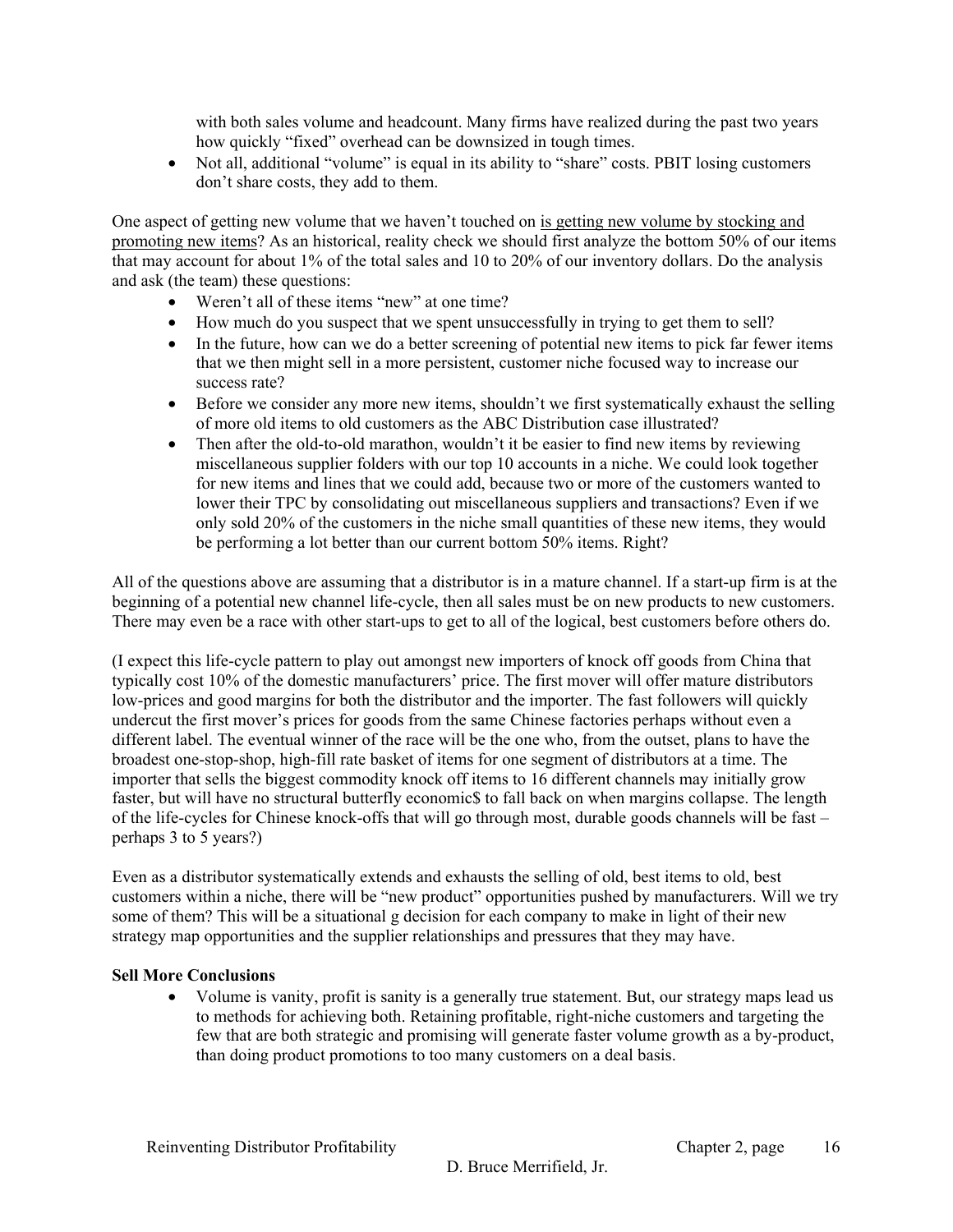- Don't be seduced by suppliers offering great product launch packages loaded with temporary concessions unless an appropriate number of your core niche(s) customers agree that it upgrades your one-stop-shop offering to them and that they will buy it.
- When suppliers protest about your not working with their product managers and their promotions, they will warn you that you will lose out on "rebates." Remember this, if we focus on what makes strategic sense we will grow faster and more profitably than the industry. We will sell more total volume for our suppliers, although spread over fewer items, and both higher profits and growth rebates will be there at the end of the year. If suppliers see that in spite of your cherry-picking their total line and promotions, they are growing faster with you and getting paid on time, they will all be happy except for product managers with products that your niche(s) doesn't buy.
- Do a trend analysis on "fixed costs" as a percent of sales for a few years to find out how fixed they are.

## **CUT COSTS AND WIN WITH INFOTECH**

All types of businesses have bought the hardware/software industries two themes of: cut costs through automation and improve performance using information as a strategic weapon. Since the late '80's, when more powerful desktops started to become affordable, American businesses have loaded up with computing capability. The problem with this huge investment wave is that on average, according to every cross industry study, **there is no correlation between how much a company has invested in infotech "solutions" and the company's ROI**.

## **INFOTECH = A KINETIC CHAIN STEP 6 "TOOL"**

The main reason for poor returns is that infotech solutions are tools. Map 6, the kinetic chain, (below) suggests that infotech is step 6. What good are such tools without (step 2) effective, right strategies being implemented through (3) right processes by (4) good aptitudinal people with the (5) right skills and (7) motivation to appreciate better tools. Companies, in fact, have been so caught up in achieving financial measurement overkill that they are now suffering from infoglut and info distraction with a dearth of strategic profit power measurements.



If an IT solution provider starts to sell us on how their solution will make individuals (step 4) more productive (laptops for sales reps) or an entire department (warehouse automation), what does the kinetic chain model suggest to us?

• The infotech solution isn't going to help improve a vague, misdirected strategy (step 2).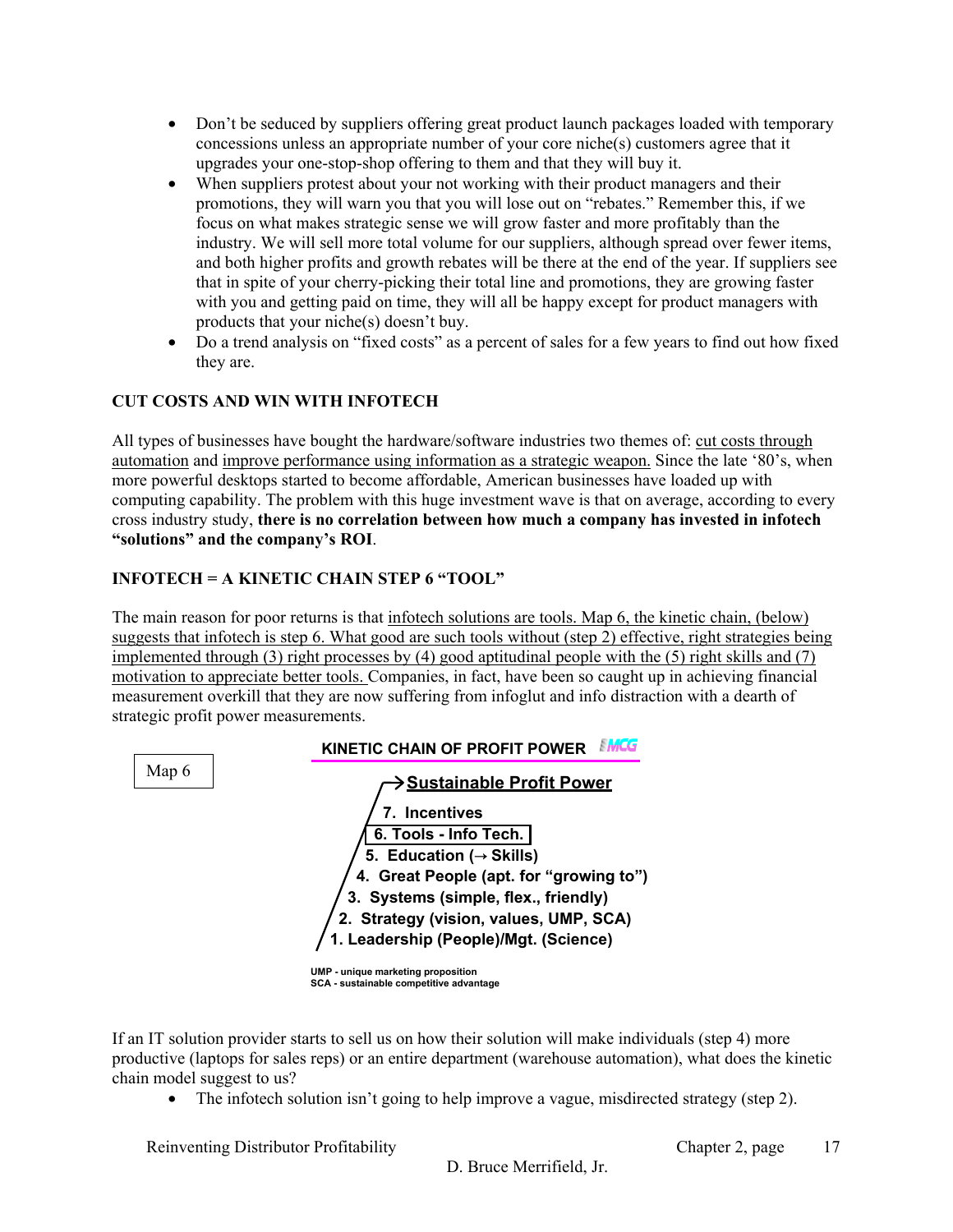- It won't re-engineer the processes (step 3) that snake through the departments, so there will be structural, infotech disconnects at the departmental boundaries.
- The solution won't be measuring the final output metrics for the service processes that make distinctive service happen for target niches. Steps 1 and 2 determine those.
- The solution may well improve the efficiency of an individual(s) or a department, but at what total (hidden or in denial) IT cost? And, if all other competitors buy the same automation to achieve the same simple superficial efficiencies, where are the competitive advantages and sustainable profit power? Efficiencies that everyone can buy are necessities, but the savings gets competed away.

We have all read and heard about the implementation stories for big software solutions that didn't work so well for too many "users". By using the kinetic chain as a shopping tool for infotech, as well as an implementation tool in collaboration with "solution providers", we might avoid a lot of pain and frustration and gain a lot more real "solutions".

#### **"INFORMATION" MAY NOT PRODUCE THE RIGHT "KNOWLEDGE OR WISDOM"**

What about "information" and "knowledge management" providing a competitive edge? There are no shortages of databases and business intelligence packages in the distribution world containing enormous amounts of "data and information". These terms aren't an effective strategy, however, and the data gathering and information-generation aren't typically strategically guided.

To illustrate the difference between knowledge hype and strategically generated wisdom, let's apply two models towards thinking about "fill-rates".



Here are definitions and explanations for the four terms in the diagram above:

- "Data" is copious, stored nearly for free and not very useful. Example of a data point: "92%"
- "Information" results from taking data and packaging into a meaningful number that might describe an average trend. Example: "Our company inventory generates an average fill-rate of 92%."
- "Knowledge" is being able to explain why the information has come to be and why it fits in the rules of the game. Example: "We feel that 92% is a competitive service level, and it is an optimal inventory investment point. To achieve higher fill-rates requires increasing inventory investment much faster for each point of increase in fill-rates. This would be (from a financial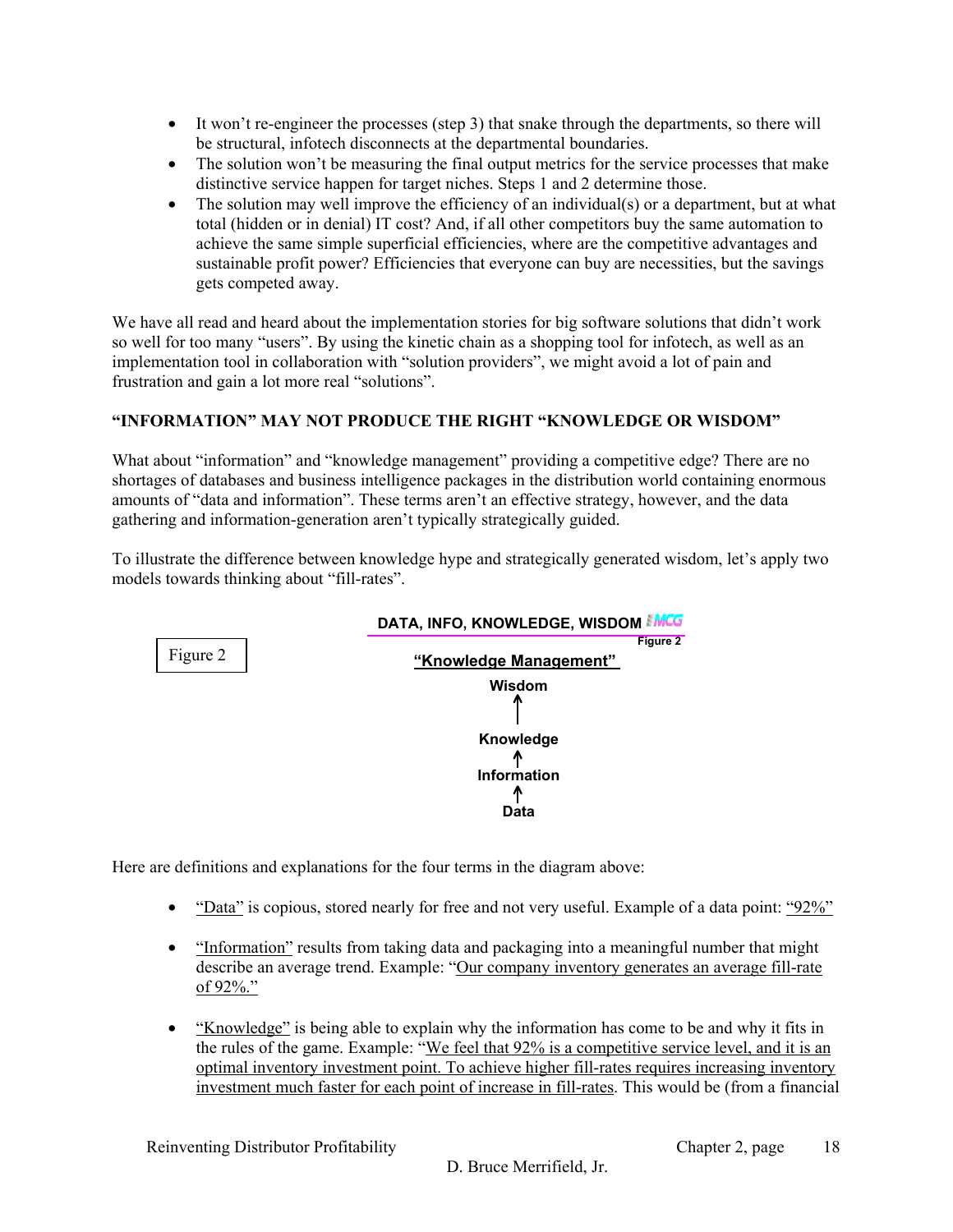management viewpoint) a negative trade-off because the carrying costs would exceed the incremental benefits of higher fill-rates."

• "Wisdom" is being strategic. It involves getting outside of the "conventional industry rules or knowledge" to see how the environment and the success rules are changing. Or, it involves seeing how a company can redefine the marketplace to find a niche opportunity that they can focus on and exploit, because the other's don't see the need differences for a particular group of homogeneous customers. Next are two examples of wisdom trying to change the rules:

Old think (good financial management perspective): "We have invested in some fancy new inventory management software that allows us to do demand forecasting nine different ways at the SKU level. We think this will help us to boost fill-rates a bit and reduce inventory, both of which will boost our ROI. "

Strategy Map think: "We (at ABC Distribution in Chapter 1) discovered that 3 of our top 10 most profitable customers (PBIT/Customer Map) were all quite similar. They, along with about 20 of our other profitable customers, could be re-classified into one niche that buys a common basket of items. We determined what this niche's most popular 500 items were out of the 10,000+ we stock. We increased the fill-rates on the 500 to 99%. The extra carrying costs where nothing compared to the positive economics we got from retention and order size economics.

The strategic, fill-rate improvement is only a first step down an entirely new, service value-creation path for this niche. We plan to lock up the most profitable 50 to 85% of the niche with distinctive services built on top of our unmatchable, best inventory fill-rates. Others may eventually try to beef up their inventory too, but it will be too late, we will have the customer niche volume to generate the turns and they won't. We will also have the rest of the totally tuned service formula. They won't, because they are too product, volume oriented to see the customer niche differences that we did."

#### **PUSHING THE WHEEL**

How can we blend both our financial management capability with a new evolving "strategic profit power reporting" (SPPR) capability? Below is a modified "push the wheel of learning" slide that we used in Chapter 1.



What if we re-shaped our infotech tools by using the wheel and starting with "strategic" questions instead of just financial management ones. Here is a thought exercise scenario:

Reinventing Distributor Profitability **Chapter 2, page** 

19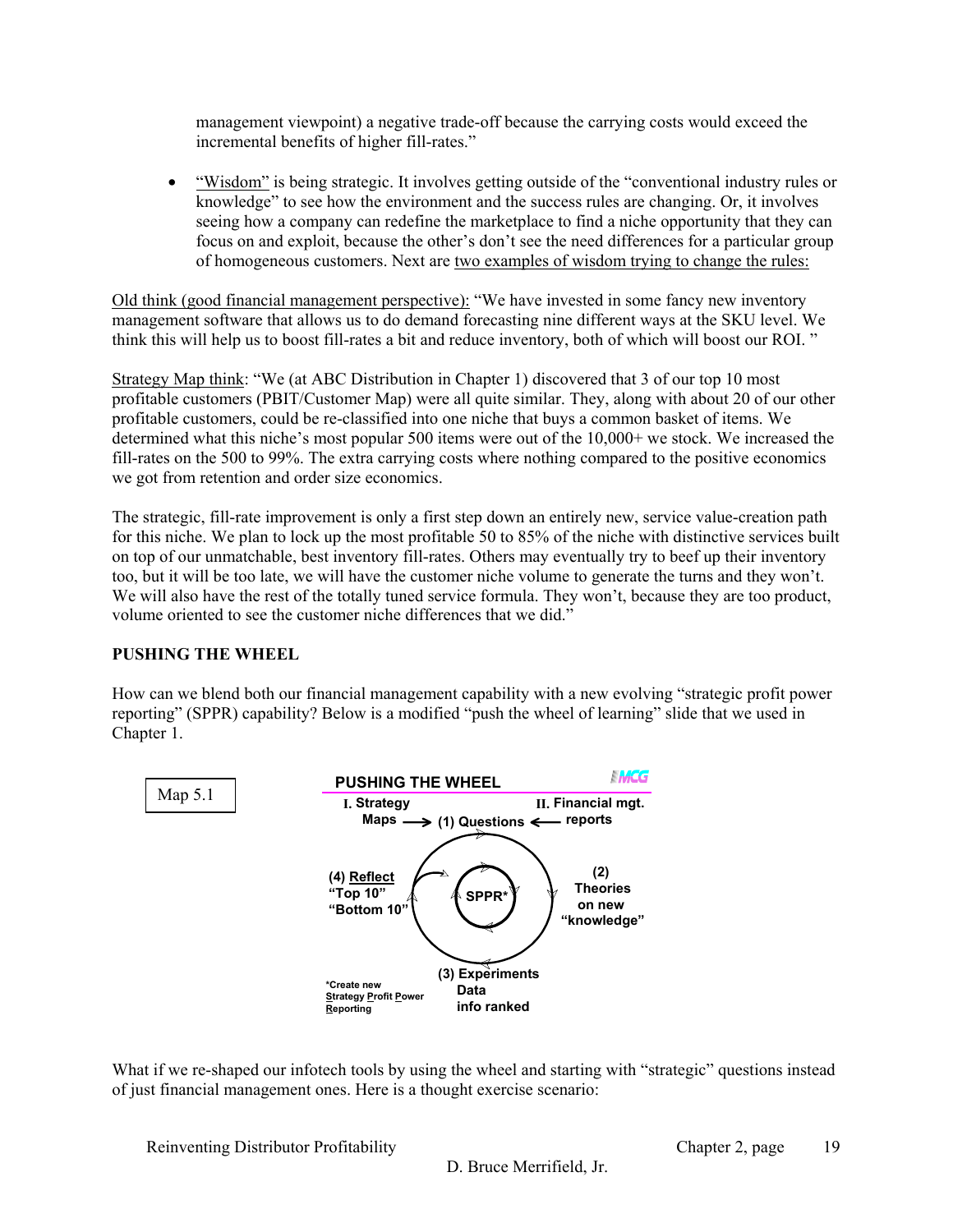(1) (Proactively asked) QUESTIONS:

- (Financial) "How can we do what we are doing more efficiently?"
- What type of infotech "knowledge" tool would help us answer the question: where do we make our money? Wouldn't that be our hidden, historic strategy?
- (Strategic) "Who are our most profitable customers and why?"

(2) THEORIES: "What about some sort of customer profitability ranking report? Clearly customers that give us nothing but big, juicy margin orders are more profitable than customers that give us nothing but small orders."

(3) EXPERIMENT: "How do we create such a tool without getting lost in "activity based costing" models? What is something that we can do quickly, cheaply, but insightfully? Couldn't we give Bruce's first approximation equation a try?"<sup>9</sup> (Then, if that helps, we could fine-tune our way towards some final, sufficiently good "strategic profit power solutions"- SPPR).

(4) REFLECTION: "The simple customer profitability ranking report works shockingly well for the very best and worst accounts; this is actionable information. This raises new questions (step 1): what should we specifically do with our 10 best and worst accounts? For the inner circle, the step 1, some questions are: how should we refine this initial report to run separate rankings by: location, sales territory, different niches of customers, etc?"

## **CONCLUSIONS ON INFOTECH**

- Invest in infotech after thinking through the first six steps of the kinetic chain. If we can use infotech to measure, manage and reward for creating strategic profit power (SPPR), then we will have a huge advantage over the crowd that tries to have ever better, top-down, incremental, financial management control of departmental costs and sales/margin volume pushed into all territories and accounts.
- SPPR numbers posted everywhere will be crucial to getting everyone moving together in a new, re-aligned way to create more profits.
- Business intelligence packages that slice, dice and graph financial (symptom) numbers many ways will only tell us real time that things aren't as good as we would like and to try harder. But, if they are tweaked to capture and report SPPR, then these application packages are actionable and valuable.
- Using infotech to pursue traditional financial management activities and themes, or to do what we are doing more efficiently or faster at the personal or departmental level, will be like having a high maintenance cost racecar without having a roadmap to high ROTA-ville.

## **IT'S TIME TO GO OPEN-BOOK**

Here are some warm up, logic questions related to open-book management:

- If our company is going to define target niches around core, target accounts and use them to re-tune service metrics, how will things measurably improve if all the employees are given access to real time service performance data?
- Why should the employees want to suffer change? What's in it for them?
- If we have to share so much more information, shouldn't we just go ahead and share all of the general financial numbers, so they can be measurably responsible for improving them too?

<sup>1</sup> <sup>9</sup> This method is in Chapter 4 and also at www.merrifield.com articles #ed 2.3, 2.15, 2.19.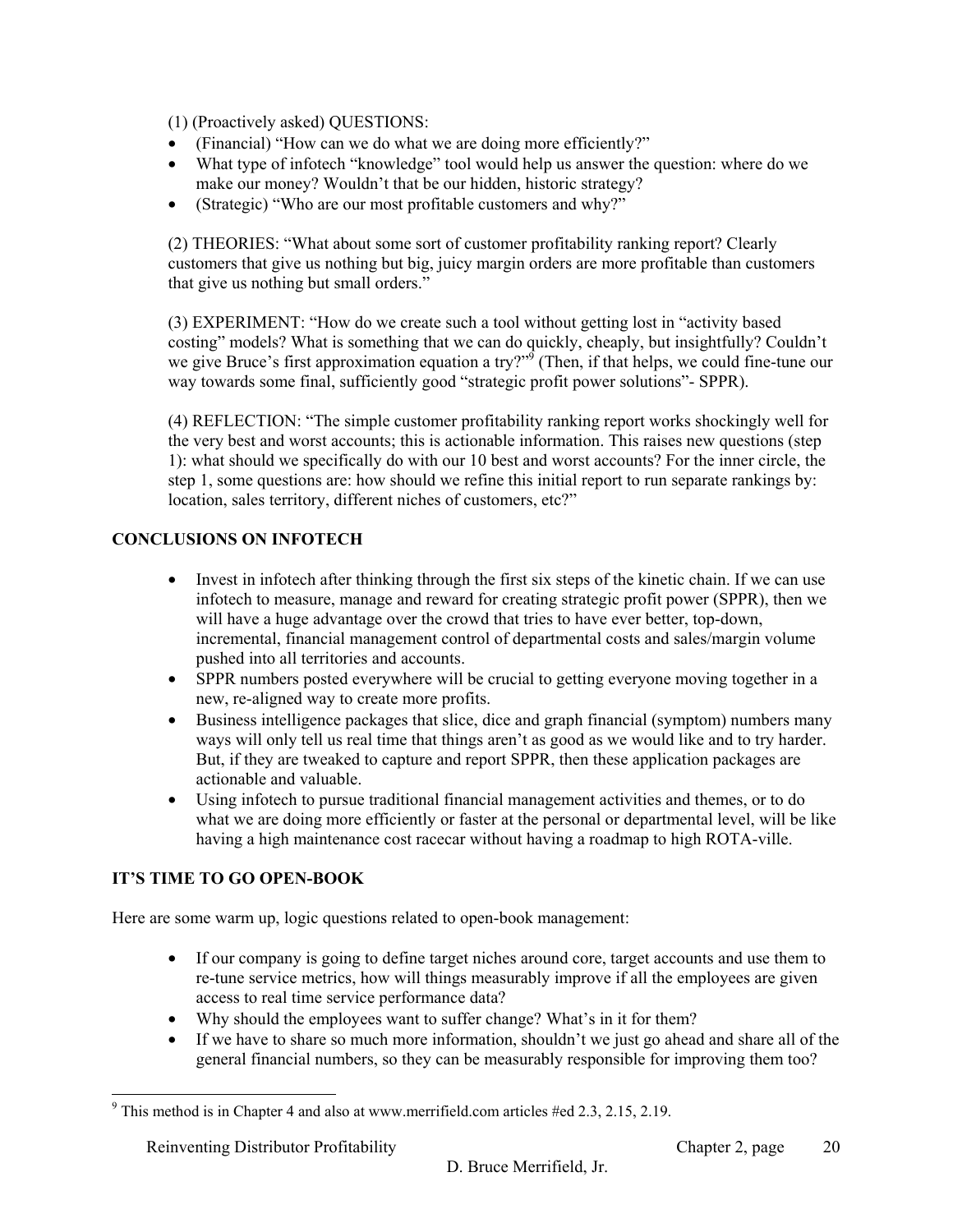• Don't all of the great companies we keep reading about share numbers and have different forms of profit gain-sharing? If we want to be great, should we consider these practices?

What do distributors think about "open-book management"? For over 20 years I have sporadically asked rooms full of distributor principals a few, raise-your-hand questions:

- Who shares all of the general financial numbers with all of the employees?
- If you don't, what do you think the hourly employees think your profit after tax is as a percent of sales and how much of that is taken home by the owners?
- What percent of your employees understand that if shareholders make a good ROI, then they are more motivated to reinvest the profits back into the business to finance the growth of everyone's future?
- If 100% of all of the super-star companies in America that are featured in all of those business books share the numbers and usually the profits in one or more ways with all of their employees, why don't we do the same?

The answers:

- For 20 years somewhere between zero to eight percent of the audiences perhaps an average of 4% – have shared the numbers. The number has stayed constant through up and down economies.
- Employees' guesses at profitability: if they are sure about a sales figure, then the rumors about profits (after tax!) range from 10 to 40%. If the sales figures aren't regularly and explicitly shared, then the rumor has been, in some cases, that the sales figure is what the management took out of the business the previous year. 100% of sales dividended out! Microsoft and drug dealers don't even come close to that.
- Only a few of the managers might understand the idea that "reinvested profits are not just a cost of capital, but the cost of the employees having a growing future."
- Why not share? Three waves of responses: superficial reasons; cultural religion (we just have never done it or really thought about it); and emotional difficulty reasons.

In a few thousand words, I could list all of the objections that have surfaced in the three waves just mentioned above along with some thoughtful answers. But, I have already done that on my web site, so I will refer you to three articles to read in a certain order in this footnote.<sup>10</sup>

Emotional concerns aside, there are two big practical problems with sharing the numbers. One is how to meet the educational challenge. Management may intuitively understand the numbers, but to teach them to everyone in an effective, patient, believable, trustworthy wav is daunting.<sup>11</sup>

The second big problem has been raised by some of the firms that have shared the numbers. They pointed out that at first the employees were: confused; some a bit scared; but, all curious and flattered ("I'm on the team and he trusts me"). But, after awhile boredom set in, because the next question was: "Well what should we do to make the numbers better; we are already doing the best we can?"

If we don't have a plan for how to reinvent our profit power, then why educate the troops about how chronically weak the profits are? On the other hand, if we have a bunch of profit power plays to run as a

 $\overline{a}$ <sup>10</sup> Go to www.merrifield.com, click on "articles" and read #s 5.14, the support notes for 5.14 and then article #5.3.

<sup>&</sup>lt;sup>11</sup> One solution is The Merrifield Consulting Group video product entitled "High Performance Distribution Ideas for All" that dedicates 53, ten-minute video modules to this key educational challenge.